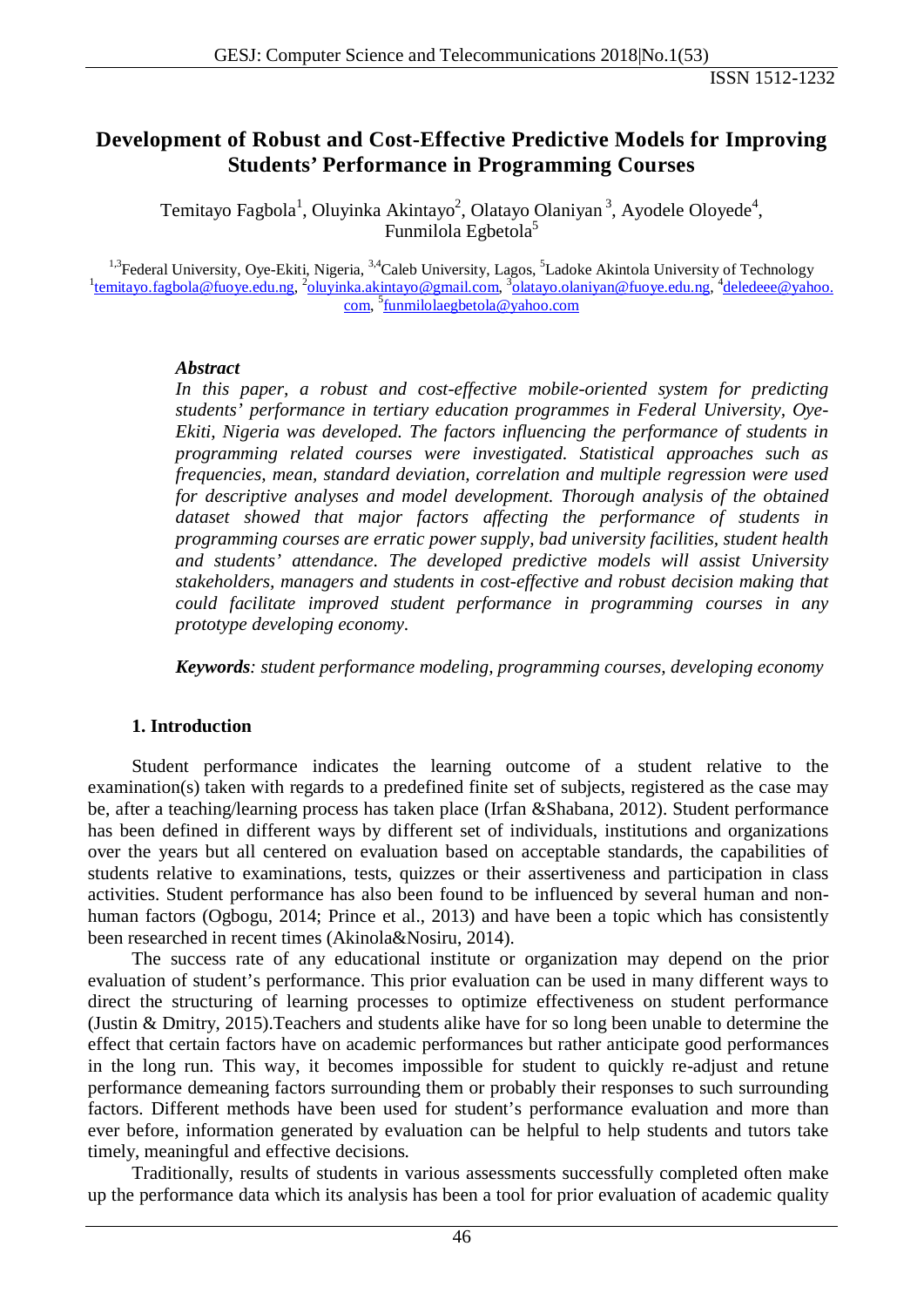and performance of students in educational institutions (Colin, 2006). Colin (2006) emphasized that tutors should become proficient in methods to improve on existing knowledge and make appropriate scaffolding available through the revelation of what the students already know and what should be learnt. This information, if obtained at a defined level of accuracy and timeliness would improve student's performance through the value of its feedback (Shaymaa et al., 2015).

Programming is an expression or application of creative skills and imaginations, which requires the individuals' ability to interpret challenges into solutions (Kofi et al., 2013). Computer Science and Information Technology students are often required to offer several programming courses as contained in their curriculum. One of the main reasons that may be attributed to the decline in number of undergraduates who offer computer science is the perception that computing, especially programming is not easy to accomplish (Mustafa, 2013). Students in their early years of studies are required to study programming. This requirement often includes the knowledge of programming tools and languages, problem-solving skills, and effective strategies for program design and implementation (Kofi et al., 2013).

However, computer programming is an inseparable part of computer science and its related programmes in education. It is an absolutely necessary and extremely important skill that must be mastered by anyone intending to study computer science (Kofi et al., 2013).As a matter of fact, programming has become one of the most dreaded courses in which many students fail, probably because it demands a high level of abstraction and its languages have very complex syntax and semantic structures (Gomes et al., 2007). Hence, it can be argued that the same set of students who failed programming courses performed better in other courses offered alongside programming courses (Akinola&Nosiru, 2014). Normally in teaching computer programming, students are first introduced to algorithms, the concept of programming, basic data structures and are taught on how to effectively analyze problems, apply specific techniques to illustrate the problem solution and validate the solution. Computer programming courses are a part of many universities' curriculums and among the most important subjects for computer science students as well as information technology students. Computer programming is often regarded to as one of the fundamental part of Computer Science curriculum but it is often quite problematic (Gomes et al., 2007, p. 118-124). The failure rate in programming courses at the University level suggests that learning to program is a difficult task (Akinola&Nosiru, 2014). This performance is strongly influenced by several social, psychological, economic, environmental and personal factors which vary across individuals, institutions and countries (Irfan&Shabana, 2012).

The educational sector in developing countries is however been faced by a series of multifactored challenges that contributes to the rapid fall in the performance of students located within such developing economy. Ogbogu (2014) noted that challenges such as poorly equipped departmental and central libraries, overcrowded lecture rooms, method of collating and accessing semester results, interruption of electricity supply, poor access to internet facilities, incessant strike and closure of school and poor accommodation facilities which are pertinent to developing countries affect student performance.

In this paper, factors influencing the performance of students in programming courses being offered in Federal University OyeEkiti (FUOYE)were investigated. These factors were then subjected to a series of analysis in a bid to extract the factors that were extremely significant to the performance of students in programming courses. The identified significant factors were then employed in the development of models which were later validated using some samples of the response from the respondents.

#### **2. Literature review**

Students' performance assessment has become a pressing issue that requires fair attention from all regardless of differences in interest and intentions (Amiroh&Farinda, 2016; Irfan &Shabana, 2012). Students' performance in recent times was noted not only to have been the concern of educators and academics alone, since corporations also have become concerned. This is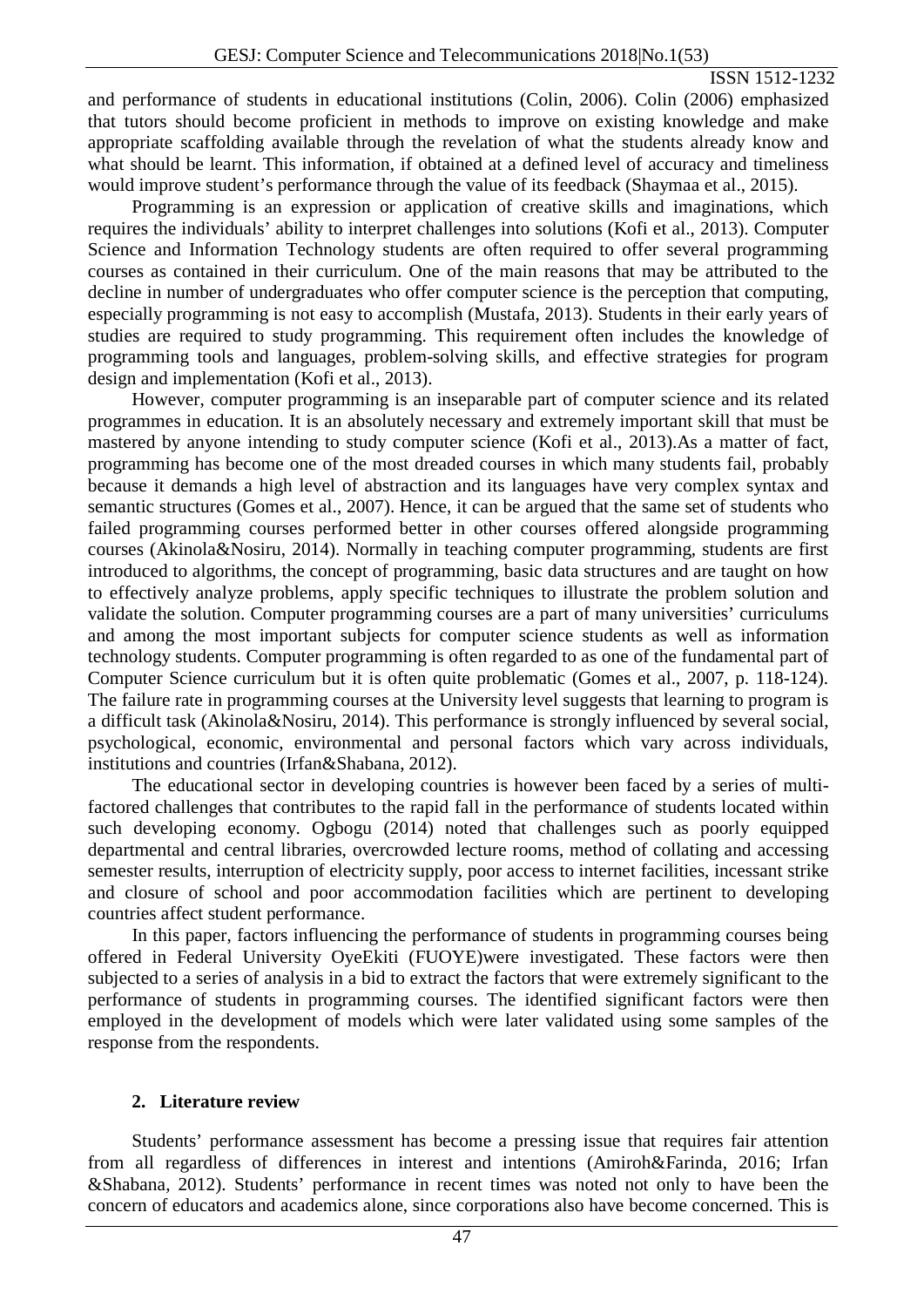because the supply chain of graduates for the labor market recognizes them(corporations), as the end user. Chermahini (2013) noted that students are different based on their ability in learning, how they respond to instructional practices, their motivational differences from one individual to another and that the more students understand the differences in their abilities, the better the chances they have to meet their different learning needs in order to achieve good scores in examinations.

Student performance is usually affected by the students' learning environment (Masura et al., 2012). Unfortunately, poor performances have ravaged the academic institutions because of institutions' failure to provide an accommodating environment that is conducive to the students' educational and learning needs (Ogbogu, 2014).

## **2.1 Related Works**

Hijazi and Naqvi (2006) considered five (5) exogenous variables as predictors to the academic performance of students (Y) which is an endogenous variable. These factors includes; Attendance (ATT), Study hours (SH), Family income (FI), Mother Age (MA) and Mother's education (ME). The developed model is described as follows:

# $Y = -0.25313 + 1.026912$ ATT - 0.00209SH - 5.8  $*10^{-7}$ FI - 0.00453MA  $+0.012193ME$

The evaluated R-square value for the model was 0.24, which suggests that the five (5) factors considered explains 24% influence on the performance of a student while the remaining 76% influencing factors were unaccounted for by the presented model. Furthermore the model shows the study hours (SH) of the student as negative contributor to their performance although the authors believed a positive association would have been much more appropriate. Upon carrying out a F-Statistic test to determine the overall strength of the model, a highly significant value of 20.083 was obtained. This implies that the model is valid and very significant in the prediction of student performance. Irfan and Shabana (2012) explored four (4) predictors and referred to them as important in the determination of the academic performance of students. These factors include learning facilities, communication, proper guidance and family stress.

As noted by the authors, these factors had the following correlation and 2-tailed significance value when correlated with student performance. Communication had a value of 0.132 and 0.002, learning facilities had a value of 0.137 and 0.040, proper guidance had a value of 0.200 and 0.013 while family stress had a value of -0.020 and 0.809. Furthermore, the regression model developed as deduced from the presented table of coefficients, is described as follows:

## $SP = 2.514 + 0.204$ Cm + 0.160Lf + 0.177Pg - 0.132Fs

Where SP (student performance) is the dependent variable and Cm (Communication), Lf (Learning facilities), Pg (Proper guidance) and Fs (Family stress) are the predictors. This model hence shows that communication accounts for about 20%, learning facilities accounts for about 16%, proper guidance accounts for about 17 % positive variation in student performance while family stress accounts for about 13% negative variation in student performance.

Justin and Dmitry (2015) constructed a model using five (5) factors as the predictor of a student performance (SP) in a study conducted in Tanzania. These factors include Lack of interest (LACKINT), Triviality and lack of practice (TRILACK), Lack of drive and enthusiasm (LACKDRIV), Perception and attitude (PERCATT) and Lack of qualified teachers (LACKQUAL).

## $SP = 20.18 - 1.31$ LACKINT + 2.13TRILACK + 0.37LACKDRIV + 0.97PERCATT  $-1.07$ LACKQUAL

Siti, Razifah and Nurhafizah (2015) examined the influence of family characteristics, selfefficacy and university features in the academic performance of a student. The duo noted, university features, and family characteristics were very significant to the study but self-efficacy was regarded as insignificant owing to its P-value of 0.891.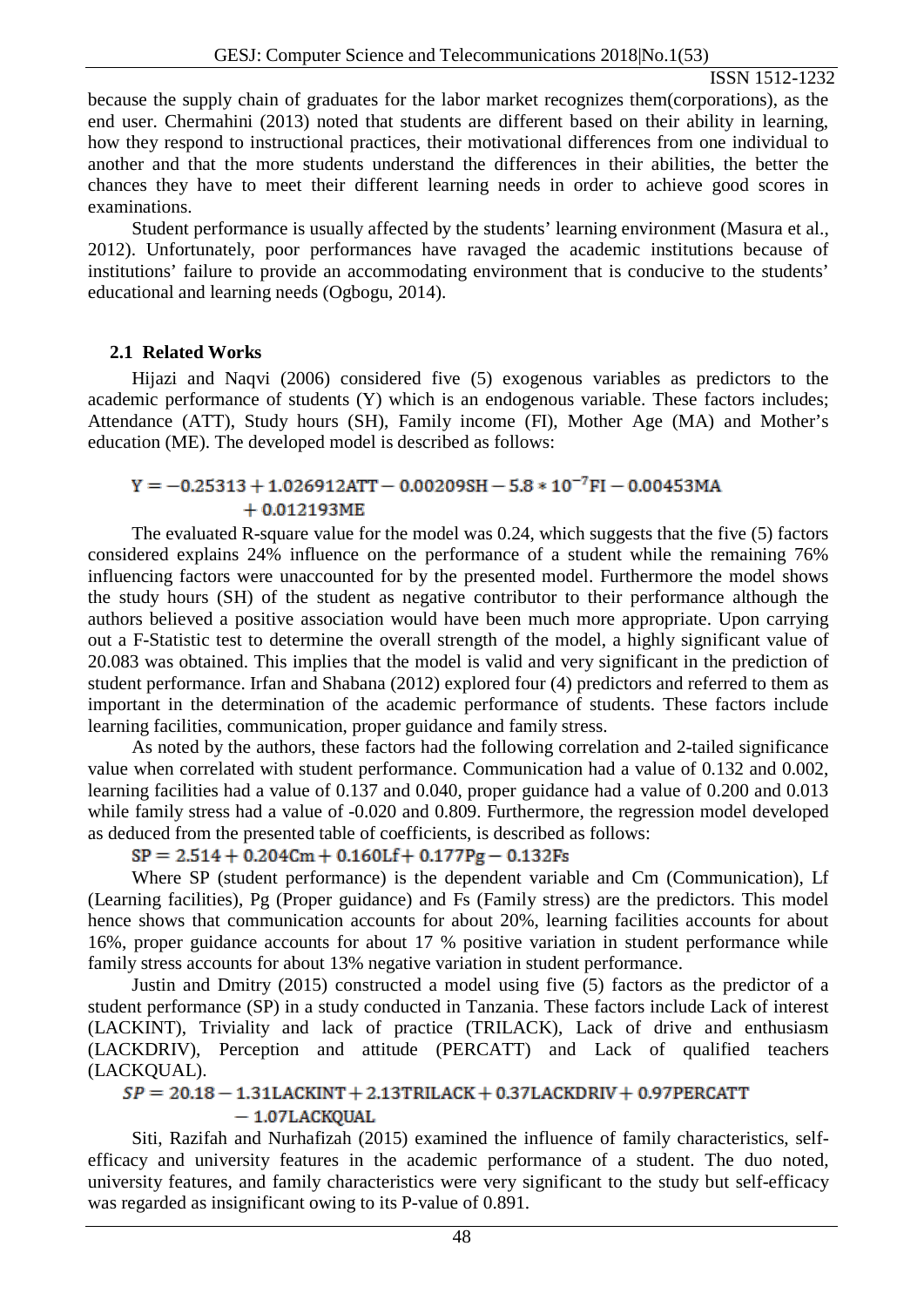As deduced from the table of coefficients, the multiple linear regression model presented by the author is as follows:

# $SP = 1.162 + 0.308$ UF  $- 0.013SE + 0.319$ FC

Where SP is the student performance which is the all dependent on the variables UF (University Features), SE (Self-Efficacy) and FC (Family Characteristics).

# **3. Metodology**

# *3.1. Research Questions*

- i. Does practicing with personal computer help students perform better in programming courses?
- ii. Do students who attend introductory programming classes perform better than those who don't?
- iii. Do students who attempt their assignment by themselves perform better in programming courses?
- iv. Are students who have a strong background in physics liable to perform better in programming courses?
- v. Are students who have a strong background in mathematics liable to perform better in programming courses?
- vi. Do older students perform better at programming than the younger ones?
- vii. Do male students perform better in programming courses than their female counterparts?
- viii. Do students who offer programming courses as a domicile department requirement perform better than students who offered programming for rudimentary knowledge purposes?

# *3.2. Research Hypothesis*

The following hypothesis was developed for the purpose of this study;

- i. Practicing with a personal computer is significantly related to student performance in programming courses.
- ii. There exist a significant relationship between attending introductory classes and the academic performance of students in programming courses.
- iii. Attempting programming assignment personally is significantly related to the performance of students in programming courses.
- iv. A good background in physics is significantly related to the performance of students in programming courses.
- v. A good background in mathematics is significantly related to student academic perfoTrmance in programming courses.
- vi. There is a significant relationship between the age of a student and performance in programming courses.
- vii. here exists a significant relationship between gender of a student and performance in programming courses.
- viii. Domicile department requirement is significantly related to the performance of students in programming courses.

# *3.3. Research Study Area*

This study was conducted at Federal University Oye-Ekiti, located at Aare-Afao Road, Oye-Ekiti Local Government, Ekiti state, Nigeria. With a coordinate representation of **7.7796°** Nand 5.3155° E. An observation through the university community of students who had offered programming courses at one time or the other during their academic pursuit was carried out. This was in a bid to isolate the factors that had significant influence on the performance of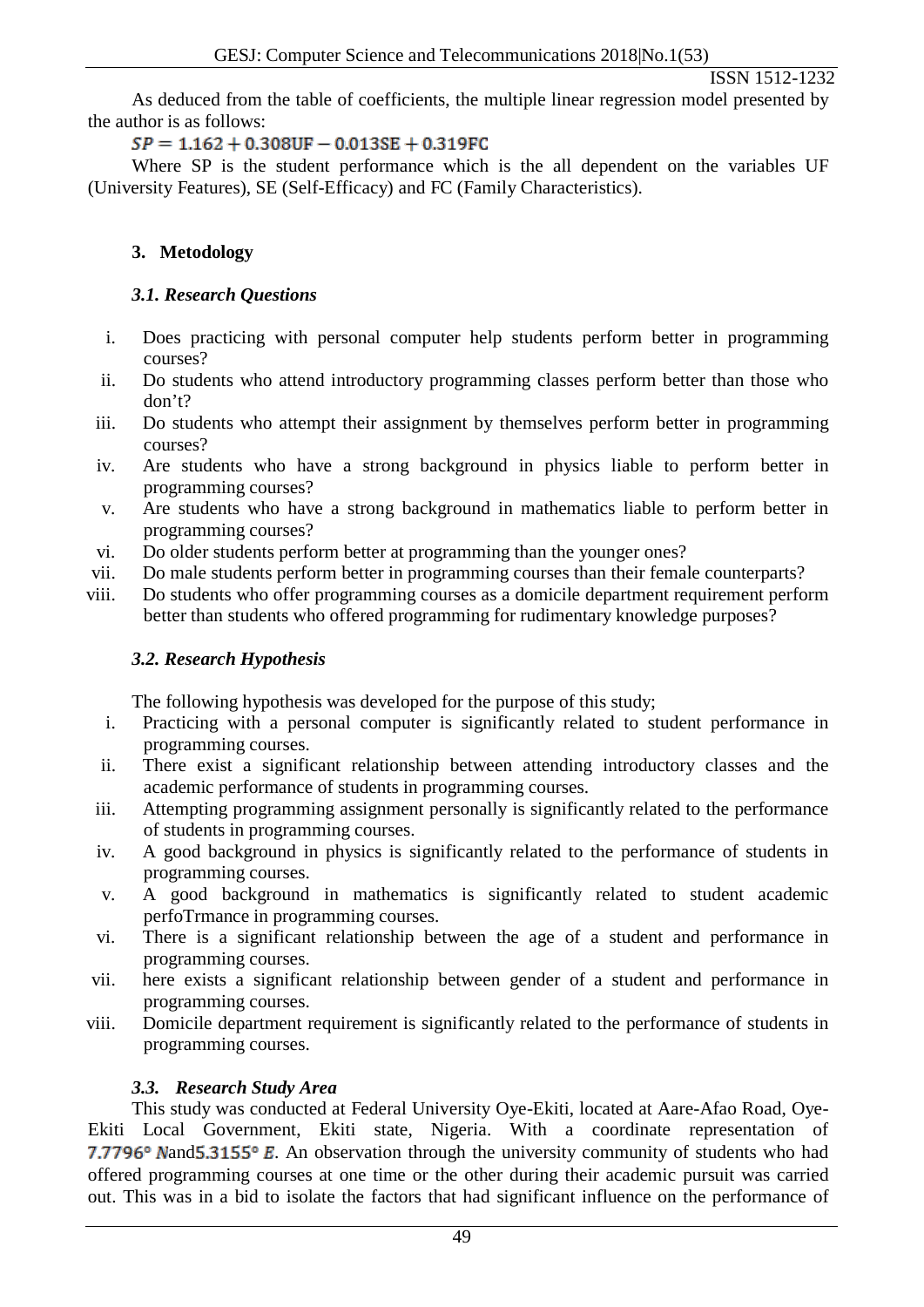students in programming courses within that locality. This was done by visiting the lecture theatres to observe the peculiarities ascribed to students and lecturers at large.

#### *3.4. Data Gathering, Representation and Coding*

The primary data used was gathered using a structured student questionnaire. The questionnaire was made available both in soft (e-questionnaire) and hard form (printed). The equestionnaire which was designed specifically for the collection of data for this research contained exactly the same question and metrics as its hardcopy equivalent and was used to obtain the responses of respondents who were not present at the institution due to their internship program. Each questionnaire contains a total of 80 variables, all in seven sections.

The first and seventh section of the questionnaire had six (6) and five (5) variables respectively and were used for hypothesis testing, while the second section had sixteen (16) variables, the third section had nineteen (19) variables, the fifth section had thirteen (13) variables, the sixth section had twelve (12) variables and the fourth section had ten (10) variables. All the variables represented on the questionnaire were aimed at investigating factors that were intrinsic to the students, lecturers, university environment and family among others. The variables presented in sections two (2) to six (6) are statements in a 5-points Likert scale ranging from 1 representing "strongly disagree" to 5 for "strongly agree". The respondents (students) were required to respond to the questionnaire based on a programming course that has being offered in the university. Simple random sampling procedure was used to select undergraduates that participated in the study.

The seven (7) sections of the questionnaire were coded as follows:

Sections (2-6) of the questionnaire were coded as presented in Table 1. The factor coding was determined by the number of variables investigating a particular factor. Factors being investigated by three variables were coded as presented in Table 2 while factors that are investigated using four variables were coded as presented in Table 3. The respondent's age from the Section 1 of the questionnaire was collected using series of age range and was coded as presented in Table 4.

1's or 0's were used in the representation of variables that are either true or false, yes or no, male or female and also in the representation of departments. Such that students whose department offer programming courses by default are represented by one while others are represented by zero.

| <b>Strongly Agree</b> | Agree | Undecided | Disagree | <b>Strongly Disagree</b> |
|-----------------------|-------|-----------|----------|--------------------------|
|                       |       |           |          |                          |

| Table 2: Likert Scale for Factors with three (3) Variables |  |  |  |
|------------------------------------------------------------|--|--|--|
|------------------------------------------------------------|--|--|--|

| <b>Strongly Agree</b> | Agree          | Undecided | Disagree | <b>Strongly Disagree</b> |
|-----------------------|----------------|-----------|----------|--------------------------|
| $1.5 - 1.$            | $\mathbf{U}$ – | $-4$      |          |                          |

#### **Table 3: Likert Scale for Factors with four (4) Variables**

| Strongly Agree | Agree                    | Undecided | <b>Disagree</b> | <b>Strongly Disagree</b> |
|----------------|--------------------------|-----------|-----------------|--------------------------|
|                | $\overline{\phantom{0}}$ |           |                 |                          |

#### **Table 4: Likert Scale for Respondent's Age Representation**

| Below<br>10. | . . | $\sim$ $\sim$<br>৲∕<br>$\overline{\phantom{a}}$<br>$\overline{\phantom{m}}$<br>- - | or<br>υU<br>$\overline{\phantom{a}}$ | 30<br>Above. |
|--------------|-----|------------------------------------------------------------------------------------|--------------------------------------|--------------|
|              |     |                                                                                    |                                      |              |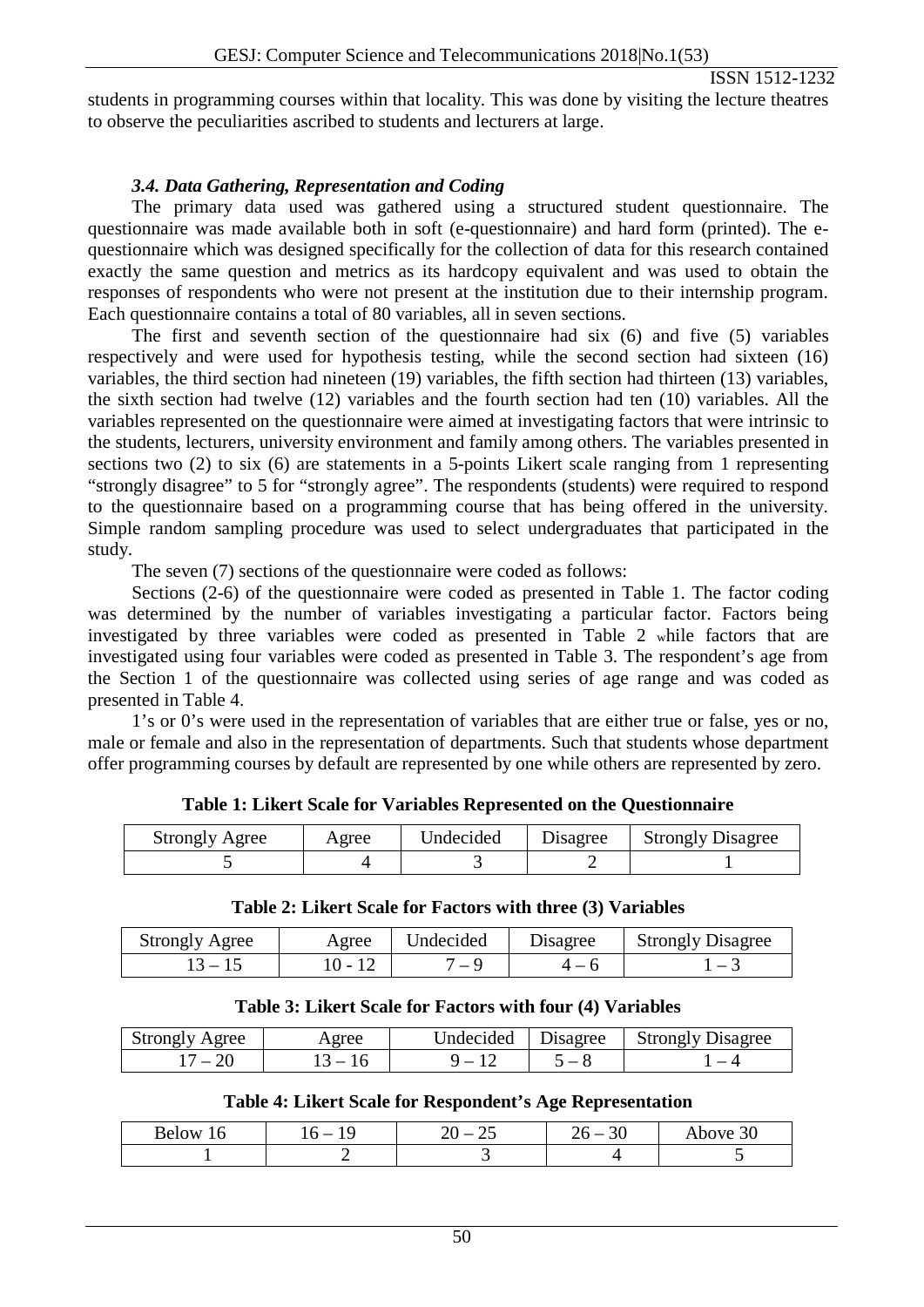#### **Table 5: Likert Scale for Respondent's Grade (Performance)**

#### *3.5. Factor Extraction*

Twenty-One (21) factors were being investigated by the questionnaire with a total of 81 variables. Each factor was coded based on the cumulative of thevariables designated to investigate it. These various factors and their respective coding is described in sections 3.5.1 – 3.5.21 where  $x_1, x_2, \ldots, x_{70}$  are the variables represented in the questionnaire as presented in Appendix A.

#### *3.5.1. Student Study Habit (SSH)*

This is the amount of the student's effective study in programming courses offered relative to the frequency of revising and practice and hours spent on revising the lecture notes. It was investigated by three variables  $x_1$ ,  $x_2$ ,  $x_3$  and was coded as presented in Table 2.

#### *3.5.2. Student Fear and Perception (SF)*

This is the students' fearful perception of programming courses where a positive perception implies a reduction in fear factor of the student. This was investigated by the variables  $\mathbf{x}_4$ ,  $\mathbf{x}_5$ ,  $\mathbf{x}_6$ and coded as presented in Table 2.

#### *3.5.3. Student Attendance (SATD)*

This is the level of effort, seriousness and devotion of students towards learning to program. Investigated by the variables  $x_{7}$ ,  $x_{8}$ ,  $x_{9}$  and coded as presented in Table 2.

#### *3.5.4. Student Attitude (SAT)*

This is the level of responsiveness of a student relative to their interest, behavior and seriousness to programming courses, and characterized by student's participation in class activities, assignment, willingness to learn, and motivation from friends, colleagues and lecturer(s). This was represented by the variables  $x_{10}$ ,  $x_{11}$ ,  $x_{12}$ ,  $x_{13}$  and coded as presented in Table 3.

#### *3.5.5. Tutorials and Extra Classes (ST)*

These are the extra effort put in place by students in other to have a clear understanding of the subject matter(s) discussed programming classes. This includes extra-classes attended, assistance from friends and use of online forums and materials. This factors was investigated by the variables  $x_{14}$ ,  $x_{15}$ ,  $x_{16}$  and coded as presented in Table 2.

#### *3.5.6. Lecturer Attitude (LAT)*

This is defined as the lecturers' assertiveness, interest to explicitly expatiate on the subject matter, ability to motivate the student and relate with the student in a means to improve their interest in the course. This was investigated by variables  $x_{17}$ ,  $x_{18}$ ,  $x_{19}$ ,  $x_{20}$  and was coded as presented in Table 3.

#### *3.5.7. Teaching Style (LTS)*

This is defined as the pattern of teaching of the lecturer in charge (probably dishes out voluminous handouts or excessive assignments). Whether he carries the class along and helps the student conceptualize the concept of that particular programming course. This was investigated by variables  $x_{21}$ ,  $x_{22}$ ,  $x_{23}$ ,  $x_{24}$  respectively and was coded as presented in Table 3.

#### *3.5.8. Communication Skills (LCS)*

This is the ability of the lecturer to deliver the course content in a less ambiguous manner and to the understanding of the students. This entails the clarity and explicitness of the lecturer.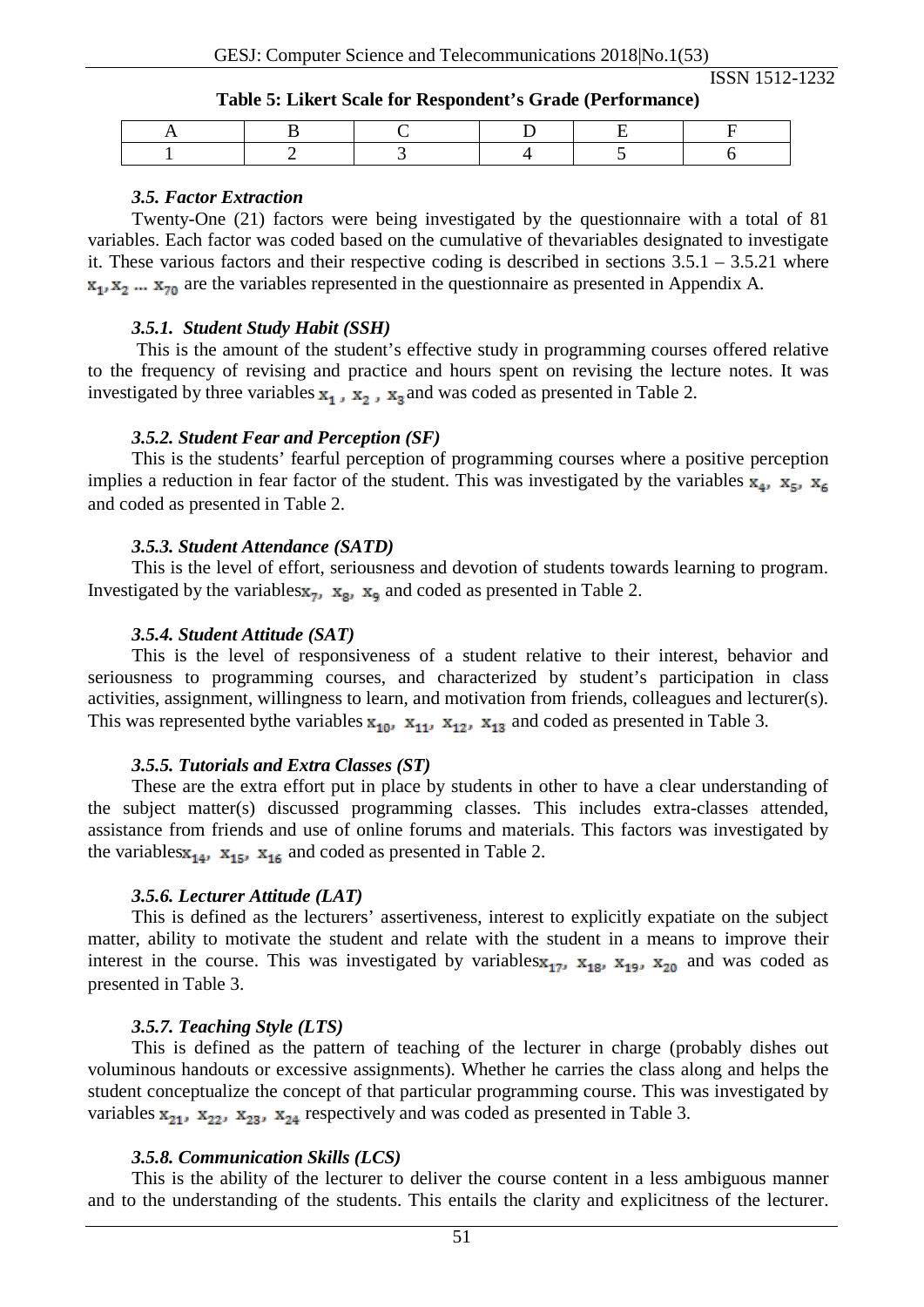This was investigated by variables  $x_{25}$ ,  $x_{26}$ ,  $x_{27}$ ,  $x_{28}$  respectively and was coded as presented in Table 3.

#### *3.5.9. Lecturer Availability (LA)*

This is the presence and accessibility of the lecturers' when they are needed by the student(s). This factor was coded as presented in Table 2 and was investigated by the variables  $x_{29}$ ,  $x_{30}$ ,  $x_{31}$  respectively.

#### *3.5.10. Lecturer Dedication (LD)*

This is the devotion of the lectures to the programming courses they tutor. This includes the assertiveness of the lecturers to their duty and extra effort put in place to ensure an excellent student performance. This factor was coded as presented in Table 3 and was investigated by the variables  $x_{32}$ ,  $x_{33}$ ,  $x_{34}$ ,  $x_{35}$  respectively.

## *3.5.11. Health (OH)*

This is the influence of medical condition on students' performance in programming courses. This factor was coded as presented in Table 2 and was investigated by the variables  $\mathbf{x}_{36}$ ,  $\mathbf{x}_{37}$ ,  $\mathbf{x}_{38}$ respectively.

## *3.5.12. Electricity (OE)*

This is defined as the erraticism of power supply as it affects the students' practice using computers and also other laboratory works. This factor was coded as presented in Table 2 and was investigated by the variables  $x_{39}$ ,  $x_{40}$ ,  $x_{41}$  respectively.

## *3.5.13. Background knowledge (OB)*

This is the academic strength of the student in other courses that are elementarily related to computer programming (mathematics and physics). This factor was coded as presented in Table 3 and was investigated by the variables  $x_{42}$ ,  $x_{43}$ ,  $x_{44}$ ,  $x_{45}$  respectively.

## *3.5.14. Facilities (UF)*

This is the availability of appropriate programming learning facilities (computer laboratory) within the university environment. This factor was coded by as presented in Table 3 and was investigated by the variables  $x_{46}$ ,  $x_{47}$ ,  $x_{48}$ ,  $x_{49}$  respectively.

## *3.5.15. Class population (UCP)*

This is the student to tutor population ratio during the programming course class. This factor was coded as presented in Table 2 and was investigated by the variables  $\mathbf{x}_{50}$ ,  $\mathbf{x}_{51}$ ,  $\mathbf{x}_{52}$ respectively.

## **3***.5.16. Lecture time (ULT)*

This is the conduciveness of the lecture schedule. This factor was coded as presented in Table 2 and was investigated by the variables  $x_{53}$ ,  $x_{54}$ ,  $x_{55}$  respectively.

## *3.5.17. Teaching aids (UTA)*

This is the availability of teaching aids (audio visuals) for the demonstration of the concept of programming courses. This factor was coded as presented in Table 2 and was investigated by the variables  $x_{56}$ ,  $x_{57}$ ,  $x_{58}$  respectively.

## *3.5.18. Family income (FI)*

This is the robustness of the family income of the student. As it influence the ability of the student to afford textbook materials, print handout or even own a personal computer for effective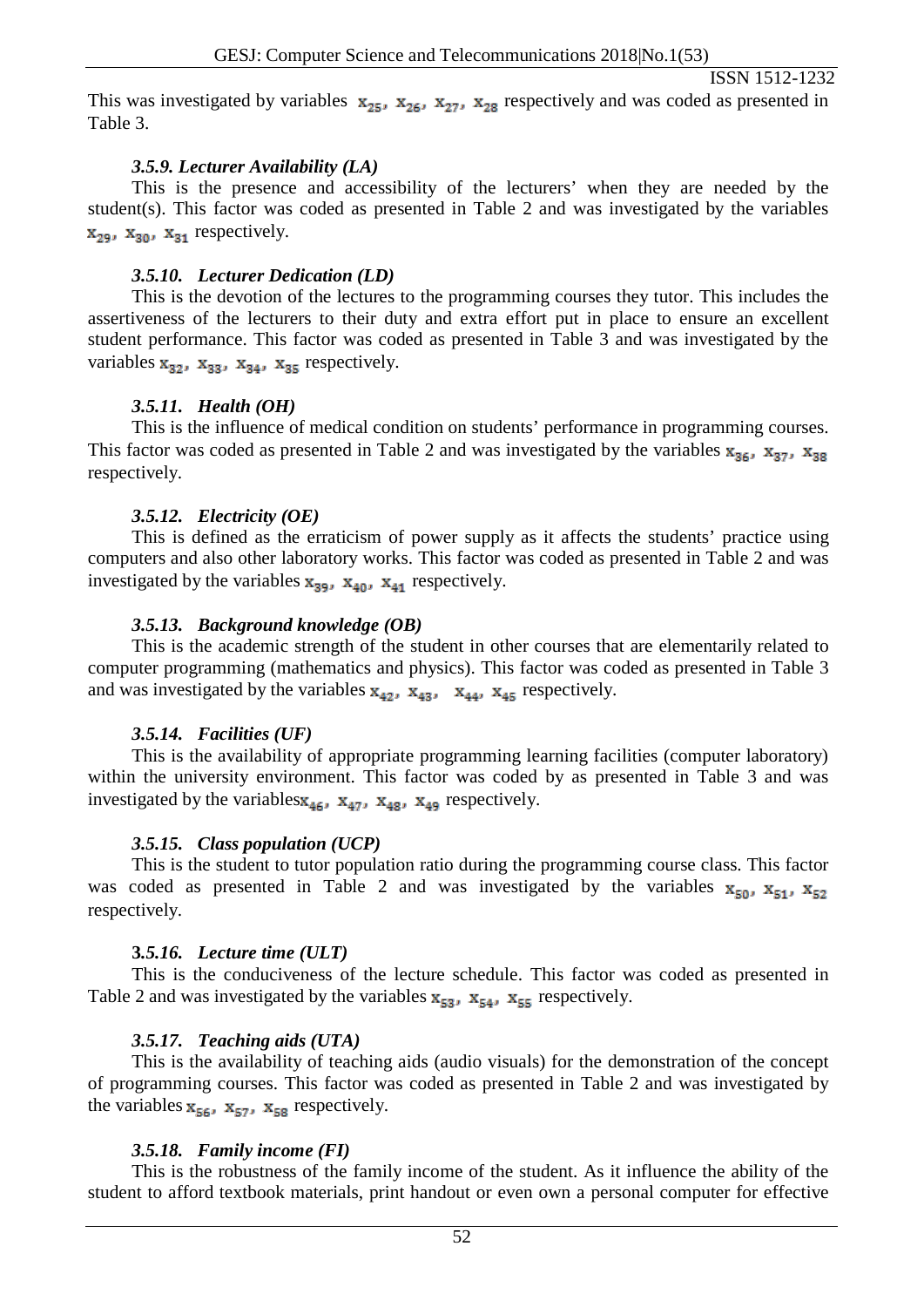study. This factor was coded as presented in Table 2 and was investigated by the variables $\mathbf{x}_{\text{sgn}}$ ,  $\mathbf{x}_{\text{sgn}}$ ,  $\mathbf{x}_{\text{sq}}$ .

#### *3.5.19. Family stress (FS)*

This is the degree of disturbance from home. An unsettled home creates a paranoid atmosphere which seemly affects student performance. This factor was coded as presented in Table 2 and was investigated by the variables  $\mathbf{x}_{\epsilon 2}$ ,  $\mathbf{x}_{\epsilon 3}$ ,  $\mathbf{x}_{\epsilon 4}$  respectively.

#### *3.5.20. Parent education (FPE***)**

This is the degree of education of the students' parent. A poor motivation from home might destabilize the student cognitive sense, hence influencing the students' performance in programming. This factor was coded as presented in Table 2 and was investigated by the variables $\mathbf{x}_{65}$ ,  $\mathbf{x}_{66}$ ,  $\mathbf{x}_{67}$  respectively.

## *3.5.21. Proper guidance (FPG)*

This is the student's family guidance and support level for programming courses. A student from a family of computer scientist is prone to having huge support and guidance from home. This factor was coded as presented in Table 2 and was investigated by the variables  $\mathbf{x}_{68}$ ,  $\mathbf{x}_{70}$ respectively.

Reliability test was used to establish the identity of correlation coefficient of the variables and factors that were tested in this study. Cronbach's alpha was used to estimate the average correlation of both the variable dataset and the factor dataset to determine if they are standard or not. The reliability of the presented questionnaire as presented in Table 6 is acceptable at a Cronbach's alpha value of 0.731 for the variables and a Cronbach's alpha value of 0.530 for the factors. The instrument (questionnaire) employed for this study is hence acceptable since Siti, Razifah and Nurhafizah (2015) affirmed that a Cronbach's alpha value of 0.9 – 1.0 is excellent, 0.8  $-0.89$  is good,  $0.7 - 0.79$  is acceptable,  $0.6 - 0.69$  is questionable while  $0.5 - 0.59$  is poor and value less than 0.5 is unacceptable.

## **Table 6: Reliability Statistics of the questionnaire's Variables**

| Cronbach's Alpha | N of Variables |
|------------------|----------------|
| 721<br>.   J 1   |                |

## **Table 7: Reliability Statistics of the Extracted Factors**

| Cronbach's Alpha | N of Variables                     |
|------------------|------------------------------------|
| .530             | $\sim$<br>$\overline{\phantom{m}}$ |

## **3.6 Data Analysis**

Statistical Package for Social Scientists (SPSS) version 16.0 was used to analyze the gathered data. Furthermore, two datasets were employed in the determination of the significant predictors to the student performance in programming courses. The first data set contains 70 variables which are the representation of all the variables in sections two (2) to six (6) of the questionnaire while the other data set includes all the extracted factors which was coded as presented in Table 2 and Table 3 and discussed in section 2.5 of this study. These data sets as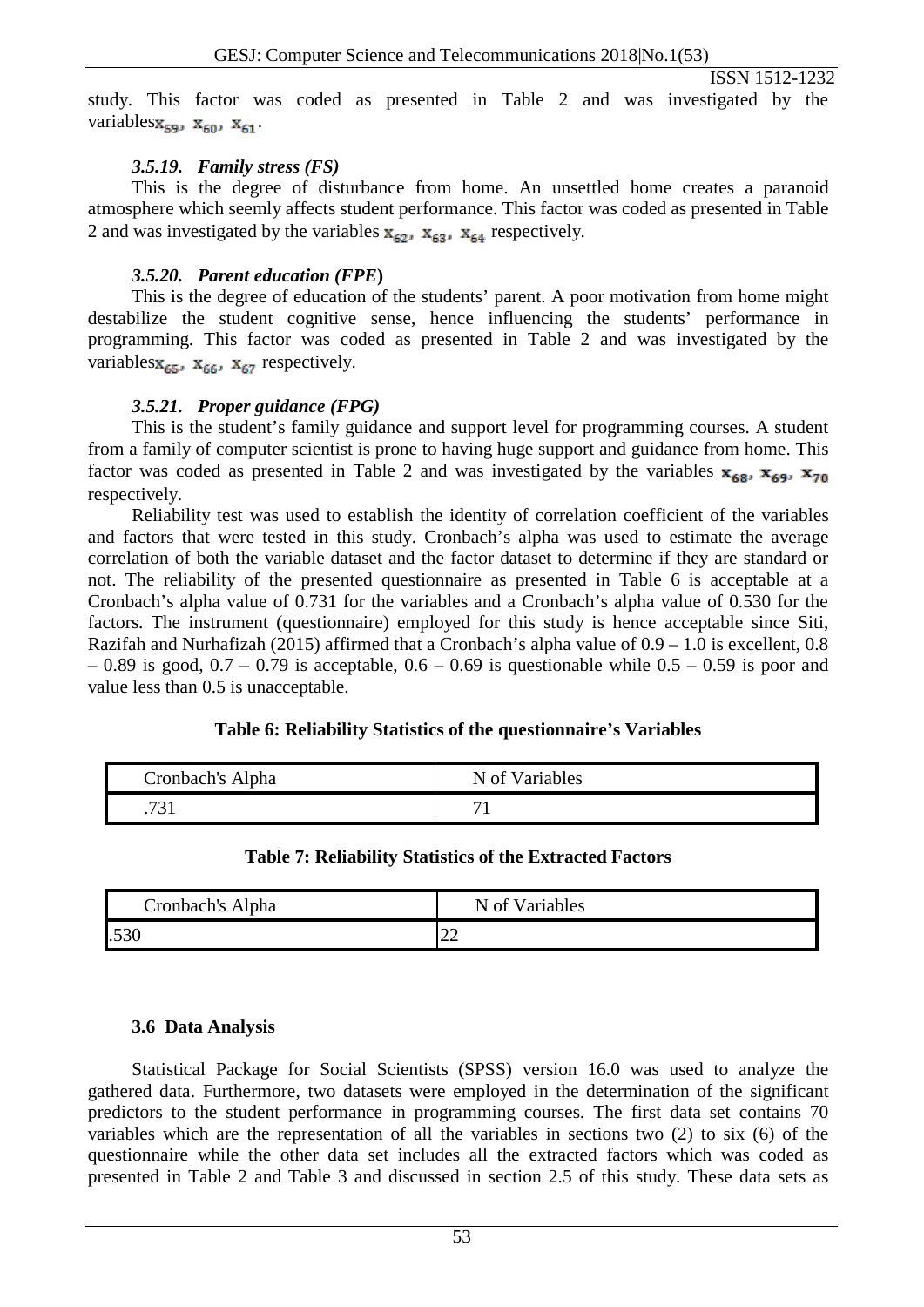obtained and factored were used in the analysis approach involving a Statistical (SPSS) and Excel Spreadsheet.

#### *3.6.1. Correlation Analysis*

In agreement with Varalakshmi et al. (2005), the Coefficient of correlation was used for measuring the magnitude of the linear relationship between student's performance and the predictors (factors) as suggested by Karl Pearson, a biometrician and statistician. The formula employed includes:

TABLE I. 
$$
\mathbf{r} = \frac{\sum xy}{n\sigma_x \cdot \sigma_y}
$$
 where  $\sigma_x$  and  $\sigma_y$  are the Standard Deviation of x and y respectively

TABLE II. 
$$
\mathbf{r} = \frac{\Sigma x \mathbf{v}}{\sqrt{\Sigma x^2 \cdot \Sigma y^2}}, \qquad \mathbf{X} = \mathbf{x} - \overline{\mathbf{x}}, \ \mathbf{Y} = \mathbf{y} - \overline{\mathbf{y}}.
$$

When the deviations are taken from the actual mean, any of these methods can be applied. The correlation algorithm implemented in SPSS 16.0 was used to calculate the correlation between student performance, the presented variables and the extracted factors. Invariably, all variables present in the questionnaire and the extracted factors were correlated with student performance (grade) to determine the degree of correlation between them. The correlation between these variables and student performance (grade) was regarded as significant at a Sig. (2-tailed) value greater than or equal to 0.25. A data set of correlates was then generated from each of the two datasets on which the correlation analysis was performed.

#### *3.6.2. Regression Analysis*

Regression was used to measure the average relationship between student performance (grade) and the predictors. Functional relationship between student performance (SP) and a set of variables  $\mathbf{x}_1, \mathbf{x}_2, \dots, \mathbf{x}_n$  can hence be expressed as:

 $SP = f(x_1, x_2, ..., x_n)$  where  $x_1, x_2, ..., x_n$  are the several variables that are being considered.

## **3.7. Student Performance Model Development**

Several multi-linear regression models could be developed with the aim of examining the effects of predictors that were intrinsic to the students who offered programming courses. Various models such as those representing the influences of the lecturers, university environment, family and all other associable factors on student performance were concisely structured into three (3) categories. This categorization includes the Student Controllable Performance Model (SCPM), Student Uncontrollable Performance Model (SUPM) and Hybrid Student Performance Model (HSPM) perspectives.

## *3.7.1. Student Controllable Performance Model (SCPM)*

The controllable performance model was designed to predict student performance relative to factors that can be directly controlled or adjusted by the students themselves. The proposed model hence considers performance with respect to the study habit, perception and the rate of fear, attendance, attitude and extra classes (tutorials) attended by the students with the exclusion of all the factors that are insignificant.

#### *3.7.2. Student Uncontrollable Performance Model (SUPM)*

The Uncontrollable perspective was modelled to predict student performance with regards to factors that cannot be controlled (influenced) directly by the student. This includes factors that are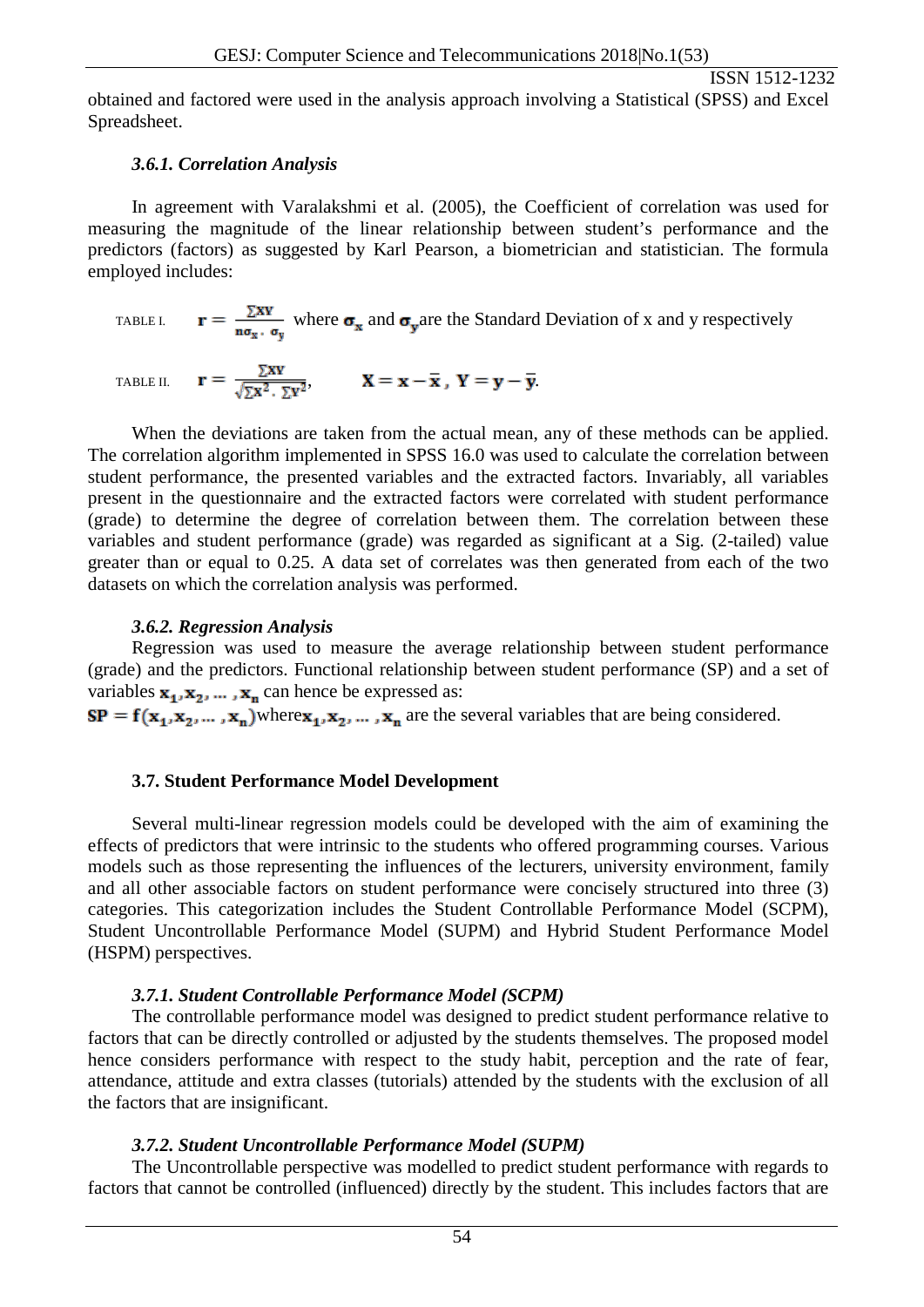intrinsic to the lecturers, University and Environment, Family and Other factors which might have an effect on student performance. All insignificant factors were duly excluded from the model being presented.

# *3.7.3. Hybrid Student Performance Model (HSPM)*

The hybrid model relates the performance of students in programming courses to both the factors that can be controlled by students and those that cannot be controlled by them (students).

#### **4. Results and Discussion**

The result of analysis as obtained through the application of the Statistical Package for Social Studies (SPSS) and Excel Spreadsheet was discussed in this section as applied to the variable dataset and the factor dataset.

## **4.1. Results for Variable Dataset**

The results pertinent to the variable dataset were discussed in this section. These results were as obtained through the analysis carried out with SPSS and Excel.

#### *4.1.1. Demographic Analysis*

The demographic analysis performed on the variable dataset describes the percentage frequency of the responses of the respondents. These frequencies are described in Table 8

#### **Table 8: Demographics for the variables**

|                                                 | . .              |            |                       |               | $\overline{\phantom{0}}$<br>- |     |
|-------------------------------------------------|------------------|------------|-----------------------|---------------|-------------------------------|-----|
| $\sim$<br>$\mathbf{v}$ or<br>rade<br><b>AOU</b> | $\sim$<br>J 1. J | ററ<br>40.0 | $\sim$ $\sim$<br>JJ.V | $\sim$ $\sim$ | -<br>$\sim$ $\sim$            | v.v |

## *4.1.2. Student Performance Model*

Correlation and Regression analysis were enacted on the variable dataset which was coded directly from the questionnaire. A detail of this analysis is as follows:

## *4.1.2.1. Correlation Analysis*

The degree of dependability between all the individual variables and respondents' performance was evaluated. Eleven (11) of the seventy (70) variables were found to be in correlation to the performance of students at a significant level of  $\geq 0.25 +$ .

#### **Table 9: Correlated factors to the student performance**

| Correlates     | <b>Correlation Coefficients</b> |                                                  |
|----------------|---------------------------------|--------------------------------------------------|
| <b>X4</b>      | $-0.260$                        | Programming sounded very scary                   |
| X <sub>5</sub> | $-0.355$                        | I was always nervous during programming          |
|                |                                 | classes                                          |
| X <sub>6</sub> | $-0.345$                        | I was always nervous during programming          |
|                |                                 | examinations                                     |
| X9             | 0.403                           | I was very serious with programming classes      |
| <b>X10</b>     | 0.345                           | I believed I could understand the programming    |
|                |                                 | course                                           |
| <b>X11</b>     | 0.290                           | I had interest in programming beyond class level |
| X14            | $-0.335$                        | Group discussions helped me to understand        |
|                |                                 | programming                                      |
| X19            | 0.342                           | Programming languages lecturers were never       |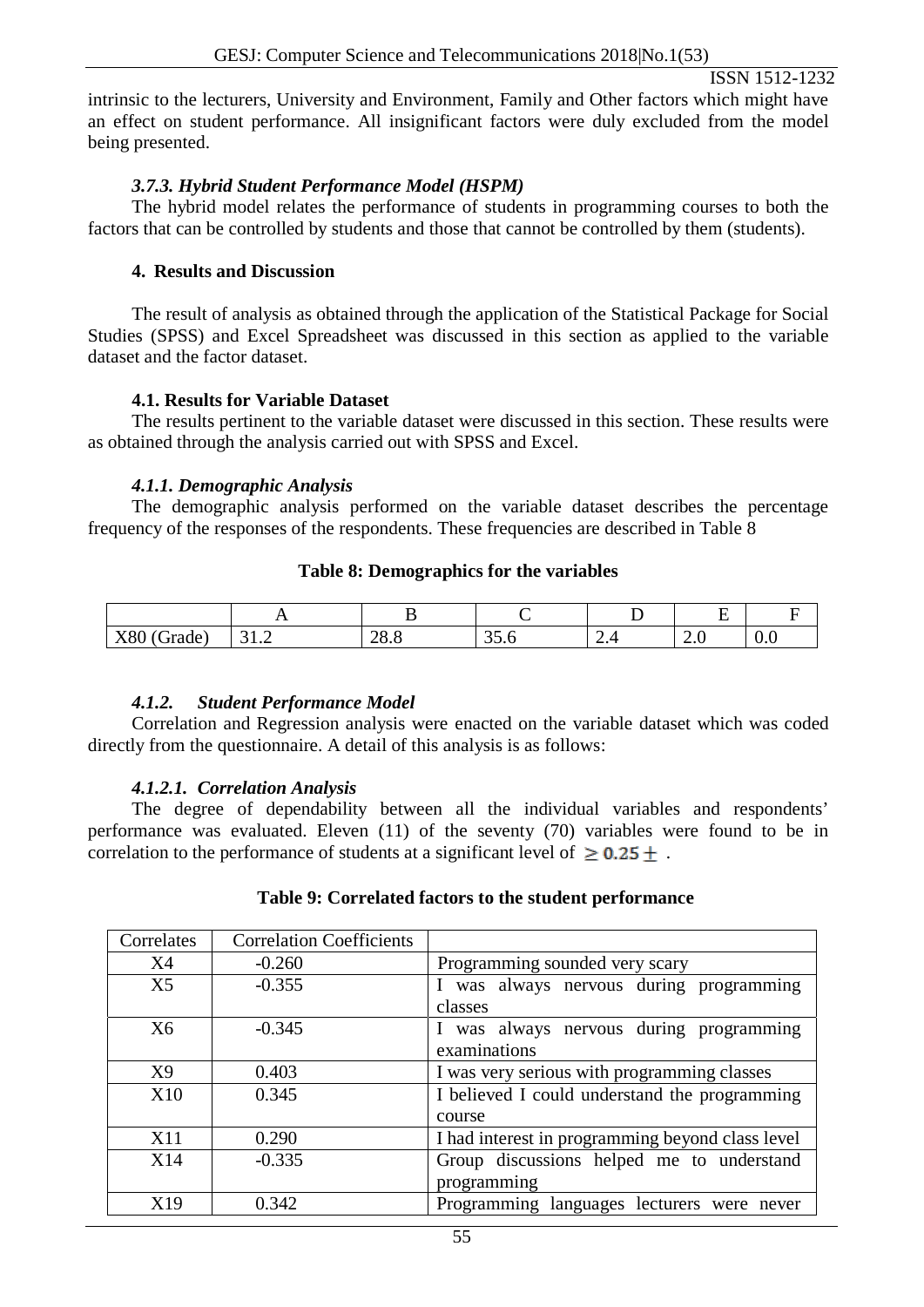|                 |          | partial in their dealings with students      |
|-----------------|----------|----------------------------------------------|
| X48             | $-0.266$ | Lack of computer programming facilities      |
|                 |          | disrupted clear understanding of programming |
|                 |          | lessons                                      |
| X54             | $-0.290$ | Programming courses were scheduled to non-   |
|                 |          | conducive times                              |
| X <sub>55</sub> | $-0.257$ | We had programming classes at unfavorable    |
|                 |          | times                                        |

The variables that correlate with the grade of the respondents are presented in Table 9. The negative but relevant correlation value of the variable X4 implies that students to whom programming sounded scary had a lower performance. Variable X5 had a relevant but negative correlation value of -0.355 which implies that the higher the fear of students in programming classes the lower their performance and a lower fear factor during the programming performance increases the performance of students in programming courses. Variable X6 which defines a student's fear factor during an examination had a relevant but negative relationship with student performance having had a value of -0.345. This implies that the higher the fear expressed by students for programming during an examination, the lower their performance.

However, the variable X9 which defines the seriousness of a student with programming classes had a positive correlation value of 0.403 indicating that a decrease in its values implies a decrease in the performance of a student and an increase would mean an increase in performance of a student. The variable X10 which defines the attitude of students to understanding programming had a relevant and positive correlation value of 0.345 suggesting that its increase would yield an increase in student performance. Hence, the attitude of students has a relevant correlation to the performance of a student and its decrease would mean a decrease in student performance. The variable X11 which also defines the attitude of students with respect to their interest to program beyond class level, had a relevant correlation value of 0.290 in the positive direction. Implying that an interest to program beyond class level constitutes an increase in student performance and also suggests that students who intend to make a future out of programming tends to perform better in programming examinations. Variable X14 which defines group discussion however had a negative but relevant correlation with the performance of students in programming courses.

This suggests that the more students discuss about programming, the lower their performance. This might be as a result of increase in tension (fear) which as earlier discussed, negatively affects the academic performance of the students in programming courses. Variable X19 which connotes the attitude of programming lecturers and defined by the non-partiality of programming lectures, had a relevant correlation in a positive direction with a value of 0.342. By implication, there exists an uplift in the attitude of programming lecturers with regards to their non-partiality,which in turn, transcends to an increase in the performance of students.

Variable X48 defines the lack of computer programming facilities as a disruption to understanding programming lessons and had relevant correlation of 0.266 in the negative direction. This implies that the higher the lack of computer programming facilities the lesser the performance of students while the more the computer programming facilities provided for the use of student during programming lessons, the higher the academic performance of students in programming courses. The variables X54 and X55 however define the scheduling of programming courses to nonconducive and unfavorable times respectively. With both having a negative correlation value of - 0.290 and -0.257 respectively. This suggests that scheduling programming lectures to nonconducive and favorable times, causes a decline in the academic performance of students.

## *4.1.2.2. Regression Analysis*

Using the variable dataset, a hybrid model was developed for student performance in programming courses. This model considered only the variables which were significant to the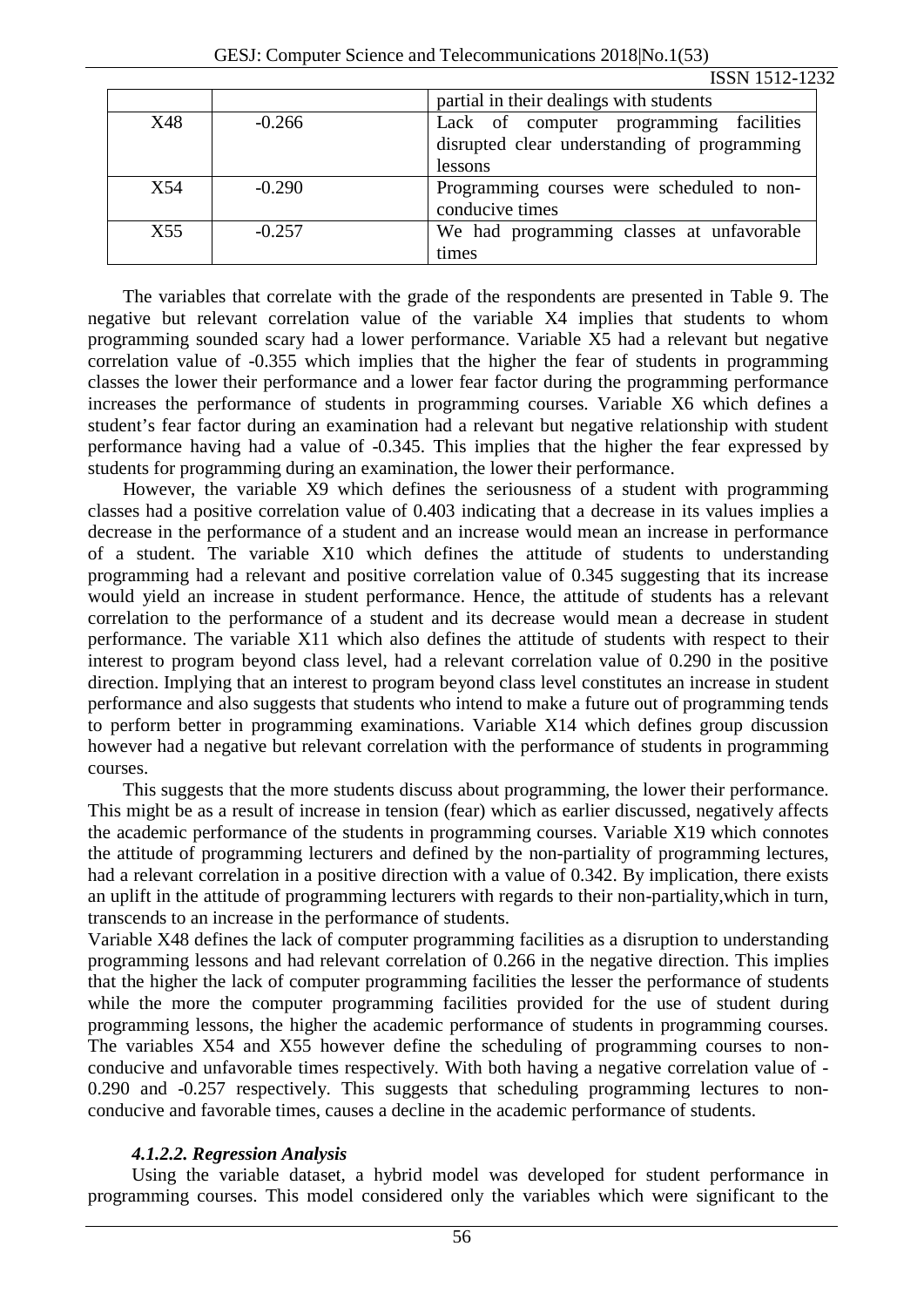performance of students programming courses. Fifty-three (53) out of the entire seventy (70) variables were retrieved after the exclusion of all the insignificant factors, from which a model of significant variables was developed.

# **Table 10: Model Summary**

| Model |                   | R Square                                         |      | Adjusted R Square Std. Error of the Estimate                                                                                                                                                                                                      |
|-------|-------------------|--------------------------------------------------|------|---------------------------------------------------------------------------------------------------------------------------------------------------------------------------------------------------------------------------------------------------|
|       | .961 <sup>a</sup> | .923                                             | .906 | .295                                                                                                                                                                                                                                              |
|       |                   | X48, X63, X43, X38, X14, X30, X21, X16, X57, X55 |      | a. Predictors: (Constant), X70, X46, X35, X65, X52, X6, X11, X62, X8, X39, X2,<br>X45, X25, X7, X61, X13, X29, X15, X23, X12, X47, X42, X17, X36, X9, X34, X67,<br>X49, X58, X54, X24, X33, X69, X26, X41, X19, X59, X37, X31, X40, X53, X5, X51, |

| Model      | Sum of Squares | Df  | Mean<br>Square | $\overline{F}$ | Sig.              |
|------------|----------------|-----|----------------|----------------|-------------------|
| Regression | 251.139        | 53  | 4.738          | 54.38<br>q     | .000 <sup>a</sup> |
| Residual   | 20.996         | 241 | .087           |                |                   |
| Total      | 272.136        | 294 |                |                |                   |

## **Table 11: ANOVA**

a. Predictors: (Constant), X70, X46, X35, X65, X52, X6, X11, X62, X8, X39, X2, X45, X25, X7, X61, X13, X29, X15, X23, X12, X47, X42, X17, X36, X9, X34, X67, X49, X58, X54, X24, X33, X69, X26, X41, X19, X59, X37, X31, X40, X53, X5, X51, X48, X63, X43, X38, X14, X30, X21, X16, X57, X55

b. Dependent Variable: X80

The developed model of strictly significant variables as evidenced by Table 10, had a R-Square value of 0.923. This indicates that the fifty-three (53) variables considered by this model causes 92.3% variation in the performance of students in programming courses. As presented in Table 11, the F-Statistics value of 54.389 shows that the model is strong and is

adequately fit since it has a P-Value of 0.00 which is less than the alpha level of 0.05.

The developed hybrid model is presented thus:

 $SP = 9.046 + 0.358X_2 - 0.276X_5 + 0.287X_6 - 0.187X_7 + 0.323X_8 + 0.664X_9 0.126X_{11} - 0.263X_{12} + 0.139X_{13} - 0.394X_{14} - 0.398X_{15} + 0.469X_{16} - 0.262X_{17} +$  $0.207X_{19} + 0.133X_{21} - 0.310X_{23} - 0.304X_{24} - 0.273X_{25} - 0.154X_{26} - 0.208X_{29} +$  $0.178X_{30} - 0.148X_{31} - 0.412X_{32} + 0.111X_{34} + 0.298X_{35} - 0.166X_{36} + 0.276X_{37} +$  $0.149X_{38} - 0.265X_{39} + 0.173X_{40} - 0.249X_{41} - 0.286X_{42} + 0.280X_{43} + 0.455X_{45} 0.261X_{46} - 0.359X_{47} + 0.110X_{48} - 0.168X_{49} + 0.140X_{51} + 0.227X_{52} + 0.387X_{53} 0.222X_{54} - 0.237X_{55} - 0.395X_{57} + 0.427X_{58} + 0.305X_{59} - 0.165X_{61} - 0.417X_{62} +$  $0.223X_{63} - 0.494X_{65} + 0.278X_{67} - 0.127X_{69} - 0.335X_{70}$ (1)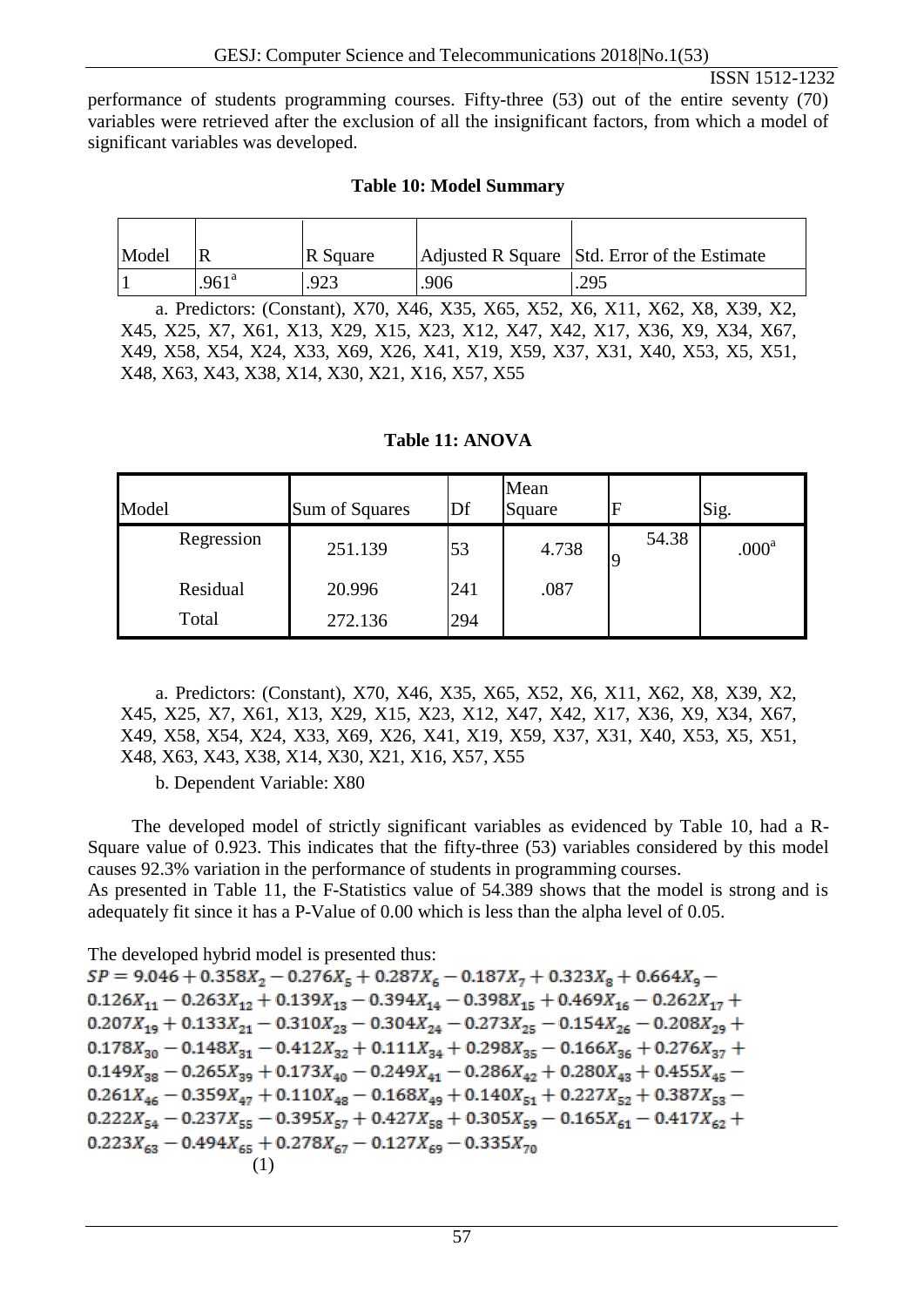Instances of the model validation result is as presented thus (the bold are the predicted and actual grade, respectively);

4, 3, 3, 4, 5, 3, 4, 1, 3, 2, 1, 4, 1, 2, 4, 4, 5, 4, 3, 3, 1, 4, 5, 4, 5, 4, 5, 5, 4, 3, 3, 5, 4, 4, 5, 4, 5, 3, 3, 2, 4, 4, 5, 4, 5, 1, 5, 4, 2, 1, 2, 4, 5, **4.945, 5**

5, 2, 4, 5, 5, 4, 3, 2, 1, 4, 3, 5, 1, 2, 4, 4, 5, 4, 3, 4, 4, 3, 5, 4, 5, 4, 5, 4, 3, 2, 4, 5, 4, 4, 5, 4, 4, 3, 5, 4, 5, 4, 5, 5, 4, 1, 4, 5, 4, 4, 5, 5, 4, **4.92399999999999, 5**

4, 2, 3, 4, 4, 5, 3, 2, 1, 4, 3, 2, 1, 2, 4, 3, 2, 5, 4, 3, 2, 2, 4, 3, 3, 5, 4, 5, 5, 3, 3, 4, 4, 2, 5, 4, 5, 1, 3, 4, 5, 4, 4, 4, 4, 3, 4, 4, 5, 4, 1, 1, 2, **4.989, 5**

5, 2, 1, 3, 5, 4, 5, 1, 5, 5, 5, 5, 1, 3, 3, 4, 4, 4, 1, 5, 4, 3, 4, 4, 3, 2, 5, 3, 3, 5, 5, 3, 3, 1, 5, 5, 5, 4, 5, 5, 5, 3, 3, 1, 5, 1, 5, 4, 1, 3, 4, 4, 4, **5.927, 6**

## **4.2. Results for Factor Dataset**

## *4.2.1. Demographic Analysis*

The demographic analysis performed on the factor dataset describes the percentage frequency of the responses of the respondents. This frequencies are described in Table 13

| Factors                | Frequencies (%)  |              |             |              |                       |                  |  |
|------------------------|------------------|--------------|-------------|--------------|-----------------------|------------------|--|
|                        | Strongly         | Disagree     | Undecided   | Agree        | <b>Strongly Agree</b> |                  |  |
|                        | Disagree         |              |             |              |                       |                  |  |
| <b>SSH</b>             | 0.7              | 6.5          | 33.9        | 46.8         | 12.2                  |                  |  |
| <b>SF</b>              | 11.5             | 18.7         | 19.3        | 36.6         | 13.9                  |                  |  |
| <b>SATD</b>            | $\overline{0}$   | 2.4          | 19          | 58.9         | 19.7                  |                  |  |
| <b>SAT</b>             | $\overline{0}$   | 5.1          | 26.4        | 63.8         | 4.7                   |                  |  |
| <b>ST</b>              | 4.1              | 8.8          | 14.9        | 29.8         | 42.4                  |                  |  |
| <b>LAT</b>             | $\boldsymbol{0}$ | 0.7          | 49.1        | 34.9         | 15.3                  |                  |  |
| <b>LTS</b>             | $\overline{0}$   | 2.0          | 37.3        | 48.5         | 12.2                  |                  |  |
| LCS                    | $\overline{0}$   | 2.7          | 31.2        | 57.3         | 8.8                   |                  |  |
| LA                     | 6.1              | 8.1          | 24.8        | 47.8         | 13.2                  |                  |  |
| LD                     | 0.7              | 8.1          | 13.2        | 54.9<br>23.1 |                       |                  |  |
| OH                     | 12.5             | 33.3         | 32.8        | 7.8          | 13.6                  |                  |  |
| <b>OE</b>              | $\boldsymbol{0}$ | 4.7          | 26.1        | 48.2         | 21                    |                  |  |
| <b>OB</b>              | $\overline{0}$   | 2.7          | 21          | 44.4         | 31.9                  |                  |  |
| $\mathbf{U}\mathbf{F}$ | $\overline{0}$   | 7.5          | 14.5        | 53.6         | 24.4                  |                  |  |
| <b>UCP</b>             | 6.8              | 18.3         | 24.4        | 29.5         | 21                    |                  |  |
| <b>ULT</b>             | 4.7              | 16.3         | 18          | 32.2         | 28.8                  |                  |  |
| <b>UTA</b>             | 12.5             | 19           | 26.8        | 22           | 19.7                  |                  |  |
| FI                     | 0.7              | 2.7          | 28.8        | 40.3         | 27.5                  |                  |  |
| <b>FS</b>              | 23.7             | 25.8         | 26.8        | 13.5         | 10.2                  |                  |  |
| <b>FPE</b>             | 3.4              | 13.2         | 11.5        | 47.2         | 24.7                  |                  |  |
| <b>FPG</b>             | 2.0              | 7.2          | 33.5        | 48.5         | 8.8                   |                  |  |
|                        |                  |              |             |              |                       |                  |  |
|                        | $\mathbf{A}$     | $\, {\bf B}$ | $\mathbf C$ | $\mathbf D$  | ${\bf E}$             | ${\bf F}$        |  |
| <b>GRADE</b>           | 31.2             | 28.8         | 35.6        | 2.4          | $\overline{2}$        | $\boldsymbol{0}$ |  |

#### **Table 12 &13: Demographics for Factors**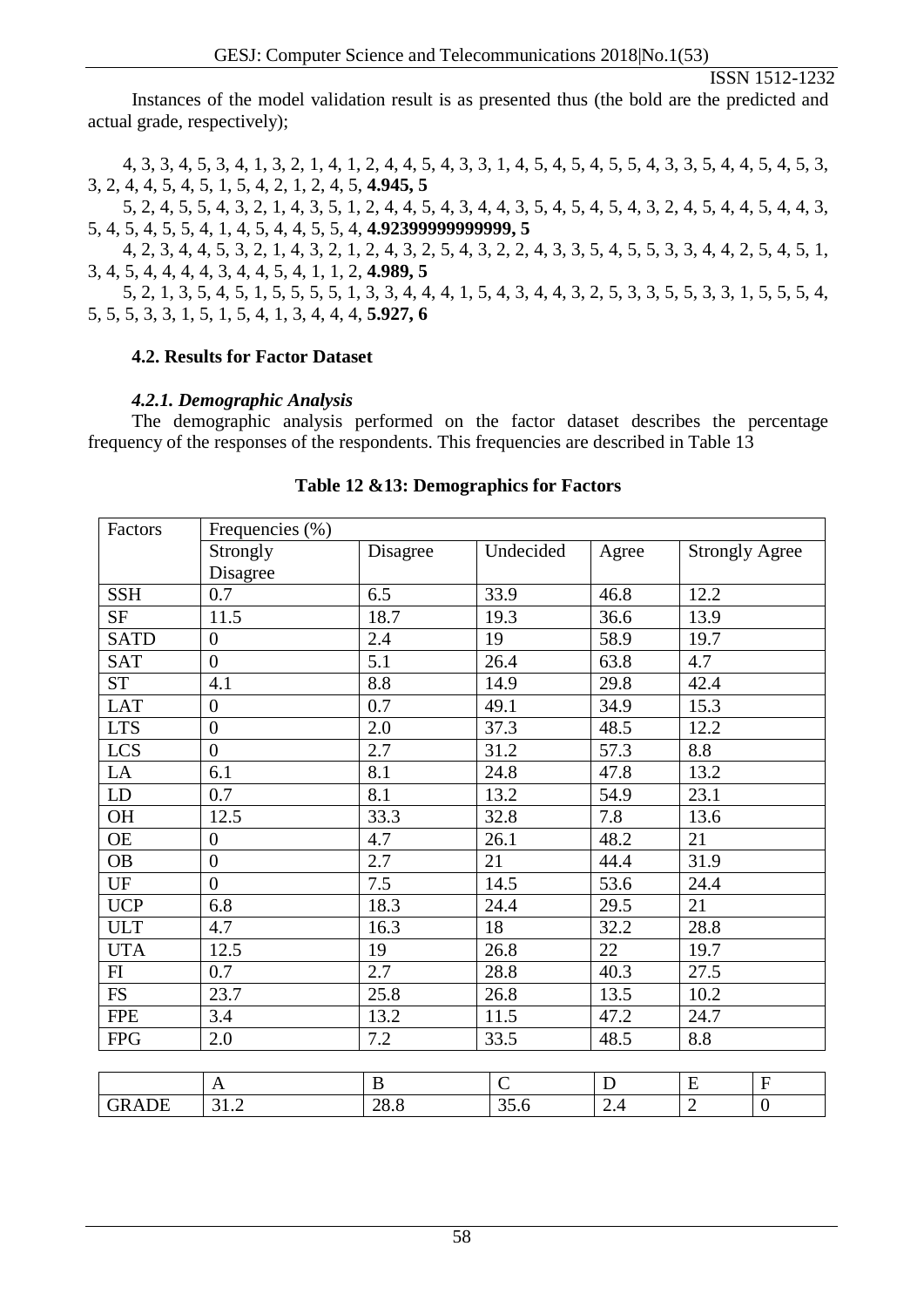#### *4.2.2. Descriptive Analysis*

ISSN 1512-1232

Mean and standard deviation are the descriptive analysis used in this study to analyze the factors being investigated.

| <b>Descriptive Statistics</b> |           |         |         |         |                |
|-------------------------------|-----------|---------|---------|---------|----------------|
|                               | ${\bf N}$ | Minimum | Maximum | Mean    | Std. Deviation |
| <b>GRADE</b>                  | 295       | 2.00    | 6.00    | 4.8475  | .96210         |
| <b>SSH</b>                    | 295       | 3.00    | 15.00   | 11.1966 | 2.19197        |
| SF                            | 295       | 3.00    | 15.00   | 8.8746  | 3.32091        |
| <b>SATD</b>                   | 295       | 6.00    | 15.00   | 10.9898 | 2.00592        |
| <b>SAT</b>                    | 295       | 4.00    | 20.00   | 14.3831 | 3.06268        |
| <b>ST</b>                     | 295       | 3.00    | 15.00   | 11.3085 | 3.42705        |
| <b>LAT</b>                    | 295       | 4.00    | 19.00   | 12.0814 | 3.35945        |
| <b>LTS</b>                    | 295       | 8.00    | 20.00   | 13.4169 | 2.70155        |
| <b>LCS</b>                    | 295       | 6.00    | 18.00   | 12.9831 | 3.07995        |
| LA                            | 295       | 3.00    | 15.00   | 9.6339  | 2.91633        |
| LD                            | 295       | 4.00    | 20.00   | 14.2610 | 3.43793        |
| <b>OH</b>                     | 295       | 3.00    | 15.00   | 7.5085  | 3.29178        |
| OE                            | 295       | 5.00    | 15.00   | 10.4847 | 2.26304        |
| <b>OB</b>                     | 295       | 5.00    | 20.00   | 15.0847 | 3.05554        |
| UF                            | 295       | 4.00    | 20.00   | 14.7424 | 3.21900        |
| <b>UCP</b>                    | 295       | 3.00    | 15.00   | 9.5051  | 3.45513        |
| <b>ULT</b>                    | 295       | 3.00    | 15.00   | 10.2746 | 3.52771        |
| <b>UTA</b>                    | 295       | 3.00    | 15.00   | 8.4780  | 3.45013        |
| FI                            | 295       | 3.00    | 15.00   | 10.6508 | 2.32777        |
| <b>FS</b>                     | 295       | 3.00    | 15.00   | 7.1831  | 3.43557        |
| <b>FPE</b>                    | 295       | 3.00    | 15.00   | 10.3119 | 3.08127        |
| <b>FPG</b>                    | 295       | 6.00    | 15.00   | 11.3322 | 2.27635        |
| Valid N (listwise)            | 295       |         |         |         |                |

#### **Table 14: Descriptive Statistics for Extracted Factors**

#### **4.3. Student Performance Model**

Details of the Correlation and Regression analysis as enacted on the dataset of factors extracted from the variable set is as follows:

#### *4.3.1. Correlation Analysis*

Correlation analysis carried out on the extracted factors showed that only six (6) out of the twenty-one (21) factors been investigated were found significant to student performance in programming courses. Factors such as SSH, SATD, LCS, LA, LD, OH, OB, OE, FS, FPE, FPG, UCP, UTA, UF and FI were found to be non-significant to the study while factors such as SF, SAT, ST, LAT, LTS and ULT were found significant. These bolded statistically relevant factors all have a correlation value which is greater than or equal to 0.25 which is the statistically acceptable benchmark of correlation relevance for a variable.

#### **Table 15: Coefficient Table of Factors**

| CCTI<br>$\alpha \pi$<br>$\sim$ $\sim$<br>T <sup>0</sup><br>$\pi r$<br>$. \cdot R$<br>$\mathbf{A}$<br>SΡ<br>$\Delta A I$<br>А<br><i>DAI D</i><br>דזממ<br>und<br>◡▴<br><u>uu</u> w | - - -<br>LU. |  |
|----------------------------------------------------------------------------------------------------------------------------------------------------------------------------------|--------------|--|
|----------------------------------------------------------------------------------------------------------------------------------------------------------------------------------|--------------|--|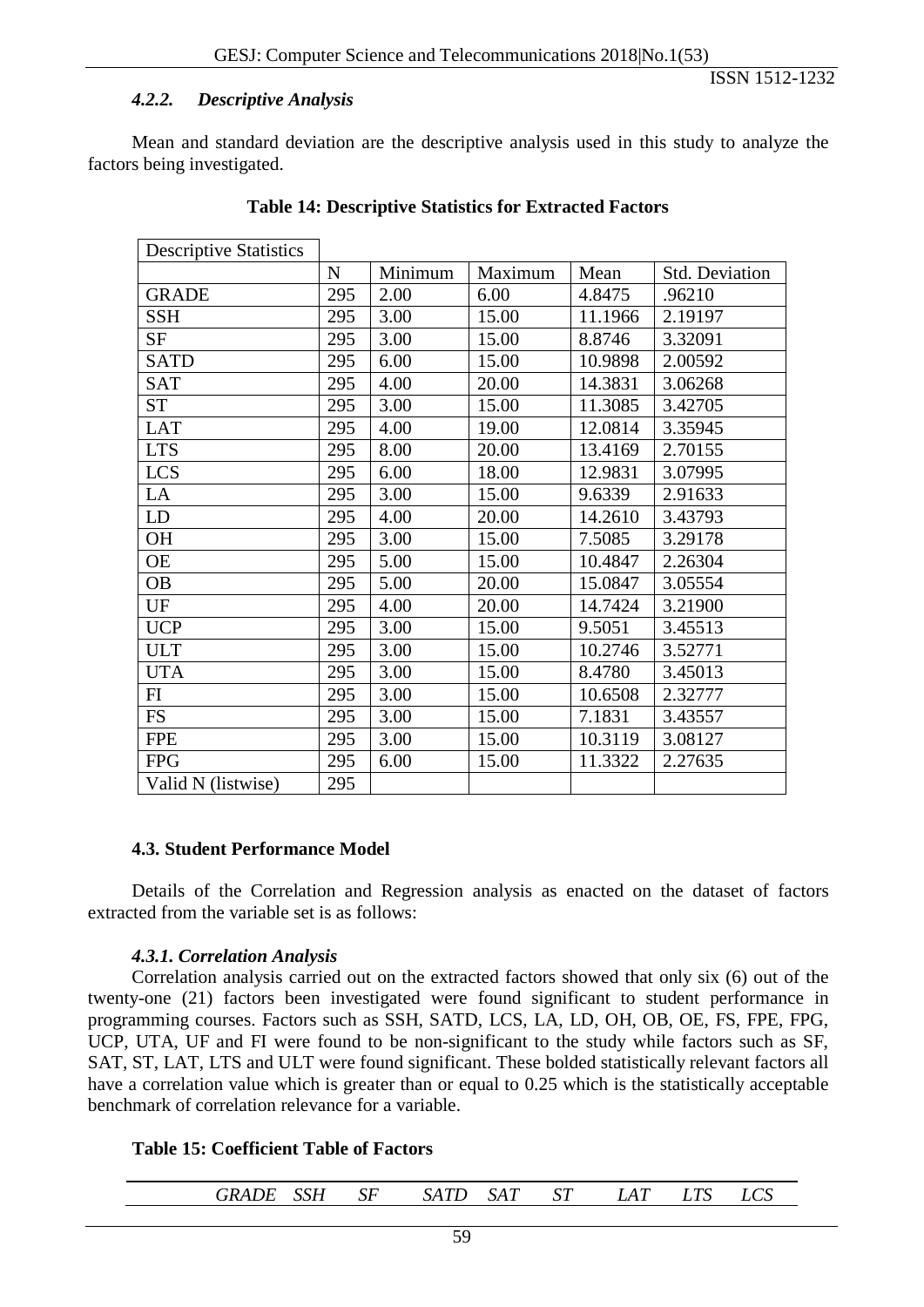|              |          |          |          |          |          |          |          |       | ISSN 1512-1232 |  |
|--------------|----------|----------|----------|----------|----------|----------|----------|-------|----------------|--|
| <b>GRADE</b> | 1.000    |          |          |          |          |          |          |       |                |  |
| <b>SSH</b>   | 0.145    | 1.000    |          |          |          |          |          |       |                |  |
| <b>SF</b>    | -0.384   | $-0.146$ | 1.000    |          |          |          |          |       |                |  |
| <b>SATD</b>  | 0.177    | $-0.119$ | $-0.128$ | 1.000    |          |          |          |       |                |  |
| <b>SAT</b>   | 0.327    | 0.089    | $-0.381$ | 0.196    | 1.000    |          |          |       |                |  |
| ST           | $-0.289$ | $-0.013$ | 0.317    | 0.068    | $-0.005$ | 1.000    |          |       |                |  |
| <b>LAT</b>   | 0.271    | 0.311    | $-0.393$ | $-0.220$ | 0.159    | $-0.331$ | 1.000    |       |                |  |
| <b>LTS</b>   | $-0.309$ | 0.197    | 0.344    | $-0.248$ | $-0.456$ | 0.380    | $-0.122$ | 1.000 |                |  |
| <b>ULT</b>   | $-0.273$ | $-0.088$ | 0.438    | 0.029    | $-0.263$ | 0.374    | $-0.480$ | 0.378 | $-0.450$       |  |
| <b>UTA</b>   | 0.051    | 0.099    | 0.070    | 0.070    | $-0.028$ | 0.061    | 0.253    | 0.219 | 0.398          |  |
|              |          |          |          |          |          |          |          |       |                |  |

Student Fear and Perception (SF) had a correlation value of -0.384 which implies that a positive perception of students who offered programming courses gave their performances a facelift. Hence the more control a student has over the fear factor that emanates predominately from programming courses the better performance of such a student.

Tutorials and Extra Classes (ST) had a significant correlation coefficient of 0.289 in the negative direction which denoted that students who had attended a group discussion in search of better understanding might end up being rattled and confused. Invariably, this suggests that the higher the tutorial or group discussion of a student, the higher the risk of having a decrease in the performance of student in programming courses as connoted by the correlation coefficient.

The lecturer's Teaching Style (LTS) also correlates negatively with the performance of students as it has a relevant correlation value of -0.309. This conveys that the lecturer's teaching technique of a programming course doesn't necessary have to excellent to achieve a better student academic performance in programming courses.

Lecture time (ULT) had a correlation coefficient of 0.273 in the negative direction. This insinuates that a favorable or conducive lecture time is significant to the academic performance of students who offer programming courses and that the more favorable or conducive the lecture time is the better the performance of student in programming courses.

Student attitude (SAT) had a correlation value of 0.327 in the positive direction, suggesting that the attitude of students is directly proportional to their academic performance in programming courses. Hence the more positive the attitude of a student is to learning programming the better the performance of such a student while a decline in the attitude of a student will directly lead to a decline in academic performance.

Lecturer's attitude (LAT) had a relevant correlation value of 0.271 indicating that there exists a strong relationship between the attitude of programming course lecturers and the performance of their students. This suggests that a more positive attitude from programming courses lecturers would cause students offering their courses perform better.

It is however important to note that correlation measures the magnitude of linear relationship between the student's performance and the predictors as stated in Section 3.6.1 of this study.

Hence, the weak correlation of a variable does not depict its insignificance.

#### *4.3.2. Regression Analysis*

Multiple regression was used to examine the association between the factors affecting the academic performance of students in programming courses. This implies an analysis of the relationship between the criterion (dependent variables) and the predictors (independent variables).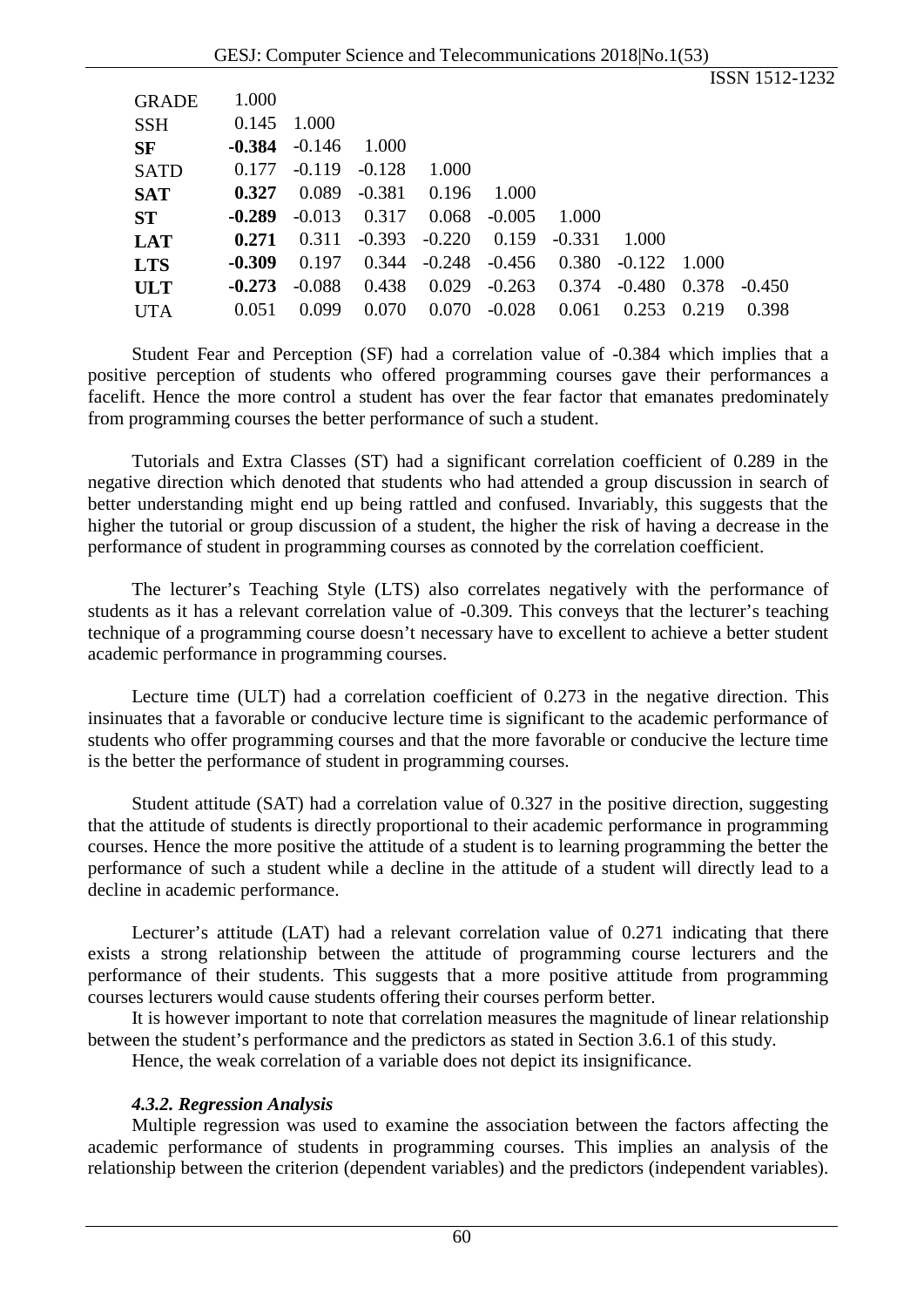The factor datasets was subjected to this analysis in a bid to evaluate the magnitude of the relationship that exist between student academic performance and each of the extracted factors.

Several approaches were gainfully employed in an effort to obtain a dutiful and accurate quantification of the relationship that exists between the dependent and independent variables. These approaches were bent on defining the magnitude of influence of factors based on a defined scope. Hence, three model scopes were defined as thus; Hybrid Model, Controllable Model and the Uncontrollable Model.

#### *4.3.2.1. Hybrid Student Performance Model (HSPM)*

This model applies the influence of all the possible factors (Controllable and Uncontrollable) on student performance without giving preference to any perspective whatsoever thereby providing a means of estimating student performance with regards to all applicable and significant factors. Regression analysis of the significant factors was then evaluated after the exclusion of all factors with a p-value

#### **Table 16: HSPM Model Summary**

| Model                                                           |       | D<br>K Square | <b>Adjusted R Square</b> | Std. Error of the Estimate |  |  |  |
|-----------------------------------------------------------------|-------|---------------|--------------------------|----------------------------|--|--|--|
|                                                                 | .634a | 402           | .381                     | 75674                      |  |  |  |
| FDC FDF AF AF UF GATD AU GAT FLFG<br>$\mathbf{D}$ $\mathbf{1}'$ |       |               |                          |                            |  |  |  |

a. Predictors: (Constant), FPG, FPE, SF, OE, UF, SATD, OH, SAT, FI, FS

The newly developed model of ten (10) significant factors had a R-Square value of 0.381 explaining about 38.1% of the students' performance. To determine the overall strength of the model presented in Table 16, F-Statistics test was carried out.

#### **Table 17: HSPM ANOVA**

| Model      | Sum of Squares | df  | Mean Square | F      | Sig.              |
|------------|----------------|-----|-------------|--------|-------------------|
| Regression | 109.502        | 10  | 10.950      | 19.122 | .000 <sup>a</sup> |
| Residual   | 162.634        | 284 | .573        |        |                   |
| Total      | 272.136        | 294 |             |        |                   |

a. Predictors: (Constant), FPG, FPE, SF, OE, UF, SATD, OH, SAT, FI, FS

b. Dependent Variable: Grade

As presented in Table 17, a valid F-Statistics test value of 19.122 was obtained. This F-Statistics test value describes the model as very strong.

#### **Table 18: HSPM Coefficients**

| Model       | <b>Unstandardized Coefficients</b> |            | <b>Standardized Coefficients</b> | T        | Sig  |
|-------------|------------------------------------|------------|----------------------------------|----------|------|
|             | B                                  | Std. Error | <b>Beta</b>                      |          |      |
| (Constant)  | 5.088                              | .513       |                                  | 9.917    | .000 |
| <b>SF</b>   | $-.077$                            | .015       | $-.264$                          | $-5.071$ | .000 |
| <b>SATD</b> | .085                               | .025       | .178                             | 3.417    | .001 |
| <b>SAT</b>  | .059                               | .017       | .189                             | 3.423    | .001 |
| <b>OH</b>   | .049                               | .017       | .167                             | 2.838    | .005 |
| <b>OE</b>   | .077                               | .020       | .181                             | 3.863    | .000 |
| UF          | $-.060$                            | .015       | $-.201$                          | $-3.957$ | .000 |
| FI          | .060                               | .023       | .146                             | 2.613    | .009 |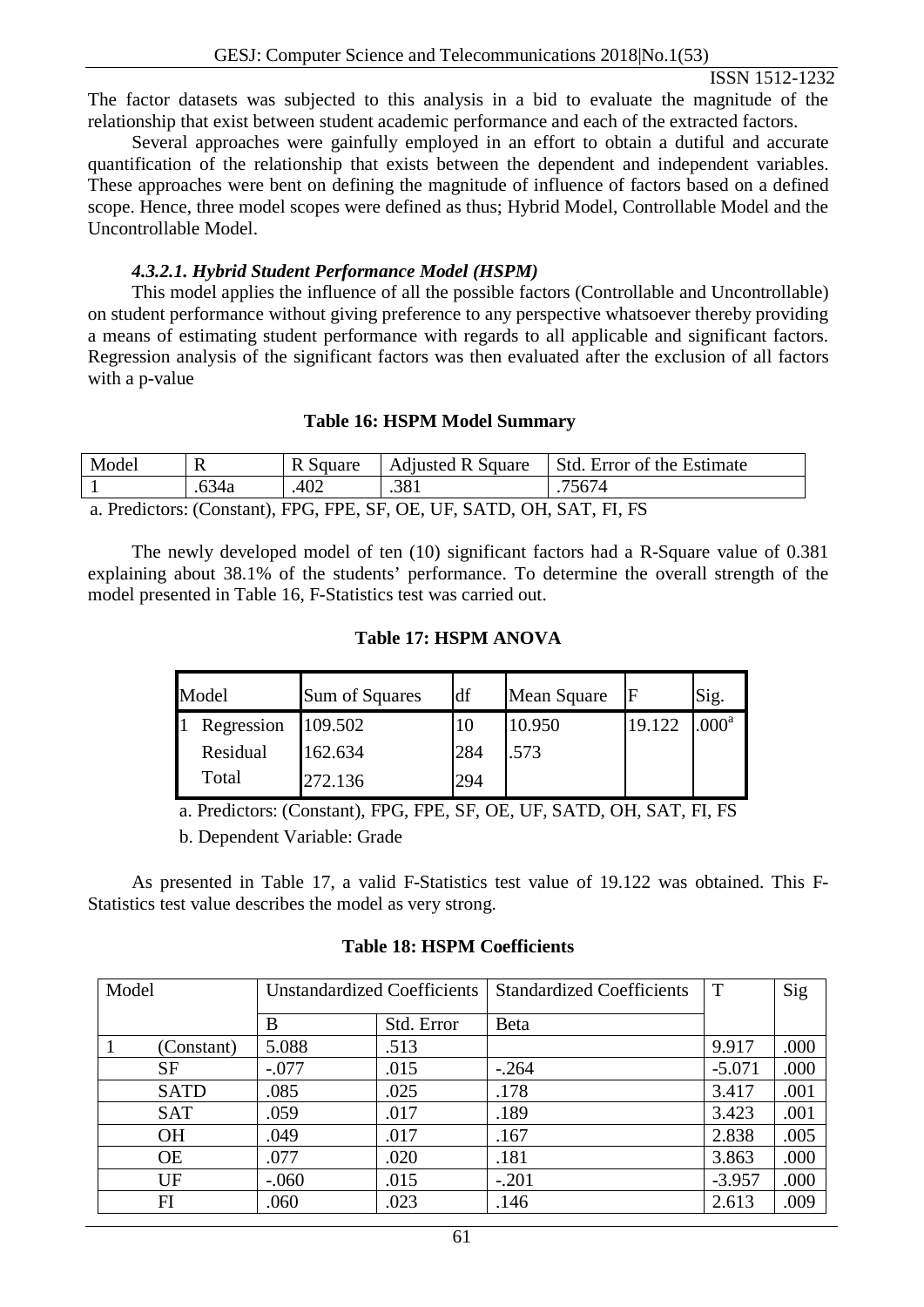GESJ: Computer Science and Telecommunications 2018|No.1(53)

|                              |         |      |         | ISSN 1512-1232 |      |  |  |  |
|------------------------------|---------|------|---------|----------------|------|--|--|--|
| FS                           | $-.068$ | .017 | -.242   | $-4.006$       | .000 |  |  |  |
| <b>FPE</b>                   | $-.057$ | .015 | $-.182$ | $-3.81$        | .000 |  |  |  |
| <b>FPG</b>                   | $-.107$ | .023 | $-.253$ | $-4.7$         | 000  |  |  |  |
| a. Dependent Variable: Grade |         |      |         |                |      |  |  |  |

# $SP = 5.088 - 0.077SF + 0.085SATD + 0.059SAT + 0.049OH + 0.077OE - 0.060UF +$  $0.060FI - 0.068FS - 0.057FPE - 0.107FPG$

(2)

As described in Table 18 based on the Beta coefficients of the result of regression analysis, Student Fear and Perspective (SF) causes 7.77% variation of student performance in programming courses in the negative direction, Student Attendance (SATD) causes 8.5% variation in the academic performance of students, 5.9% variation in academic performance in programming courses is attributed to the Student Attitude (SAT) while 4.9% variation is caused by the Health (OH) factor of students offering programming courses and a variation of 7.7% is caused by the Electricity factor. University Factors (UF) causes 6.0% variation in student performance in the negative direction, family income also causes 6.0% variation in student performance but in the positive direction while a negative direction variation of 6.8%, 5.7% and 10.7% were obtained for Family Stress (FS), Parent Educational Level (FPE) and Parental Guidance (FPG) respectively.

The developed model was then validated using a series of randomly selected respondent data. A few of the model validation instances is as presented thus;

| <b>SF</b> | <b>SATD</b> | <b>SAT</b> | ΟH | <b>OE</b> | UF | FI | FS | <b>FPE</b> | <b>FPG</b> | Predicted | Original |
|-----------|-------------|------------|----|-----------|----|----|----|------------|------------|-----------|----------|
| 10        | 10          | 10         | 6  | 8         | 14 | 12 | 8  | 12         | 12         | 4.036     | 4        |
| 9         | 13          | 13         |    | 13        | 9  | 13 | 8  | 14         | 8          | 5.653     | 6        |
| 11        | 12          | 11         | 14 | 10        | 17 | 10 | 9  | 5          | 11         | 4.872     | 5        |
| 8         | 13          | 10         | 14 |           | 15 | 10 | 14 | 8          | 7          | 5.243     |          |
| 12        | 11          | 14         | 14 | 14        | 16 | 10 | 13 | 14         | 12         | 4.363     | 4        |
| 3         | 13          | 16         | 8  |           | 14 | 10 | 6  | 11         | 12         | 5.278     |          |
| 11        | 8           |            |    |           | 13 | 7  | 3  | 12         |            | 4.335     |          |
| 3         |             | 19         | 8  | 13        | 13 | 14 | 5  | 11         | 12         | 6.115     | 6        |
| 12        | 15          | 16         | 3  | 7         | 20 | 15 | 3  | 14         | 15         | 4.162     |          |
| 9         |             | 13         | 14 | 8         | 15 | 10 | 9  | 11         | 6          | 5.218     |          |

## *4.3.2.2. Student Controllable Performance Model (SCPM)*

This model as against the hybrid model presents a student perspective of student performance in programming courses by considering only the factors that are intrinsic to and can be controlled by students. Hence, the performance of students was determined and predicted based on factors which are peculiar to the students and the students alone.

|                                                   |       | Table 19: | <b>SCPM Model Summary</b> |                            |  |  |  |  |
|---------------------------------------------------|-------|-----------|---------------------------|----------------------------|--|--|--|--|
| Model                                             | D     | R Square  | <b>Adjusted R Square</b>  | Std. Error of the Estimate |  |  |  |  |
|                                                   | .503a | .253      | .240                      | .83853                     |  |  |  |  |
| a. Predictors: (Constant), ST, SAT, SSH, SATD, SF |       |           |                           |                            |  |  |  |  |

#### The five (5) factors intrinsic to students alone are ST, SAT, SSH, SATD and SF. As evidenced by Table 19, the developed model had a R Square value of 0.253 which implies that the model explains 25.3% of the students' performance.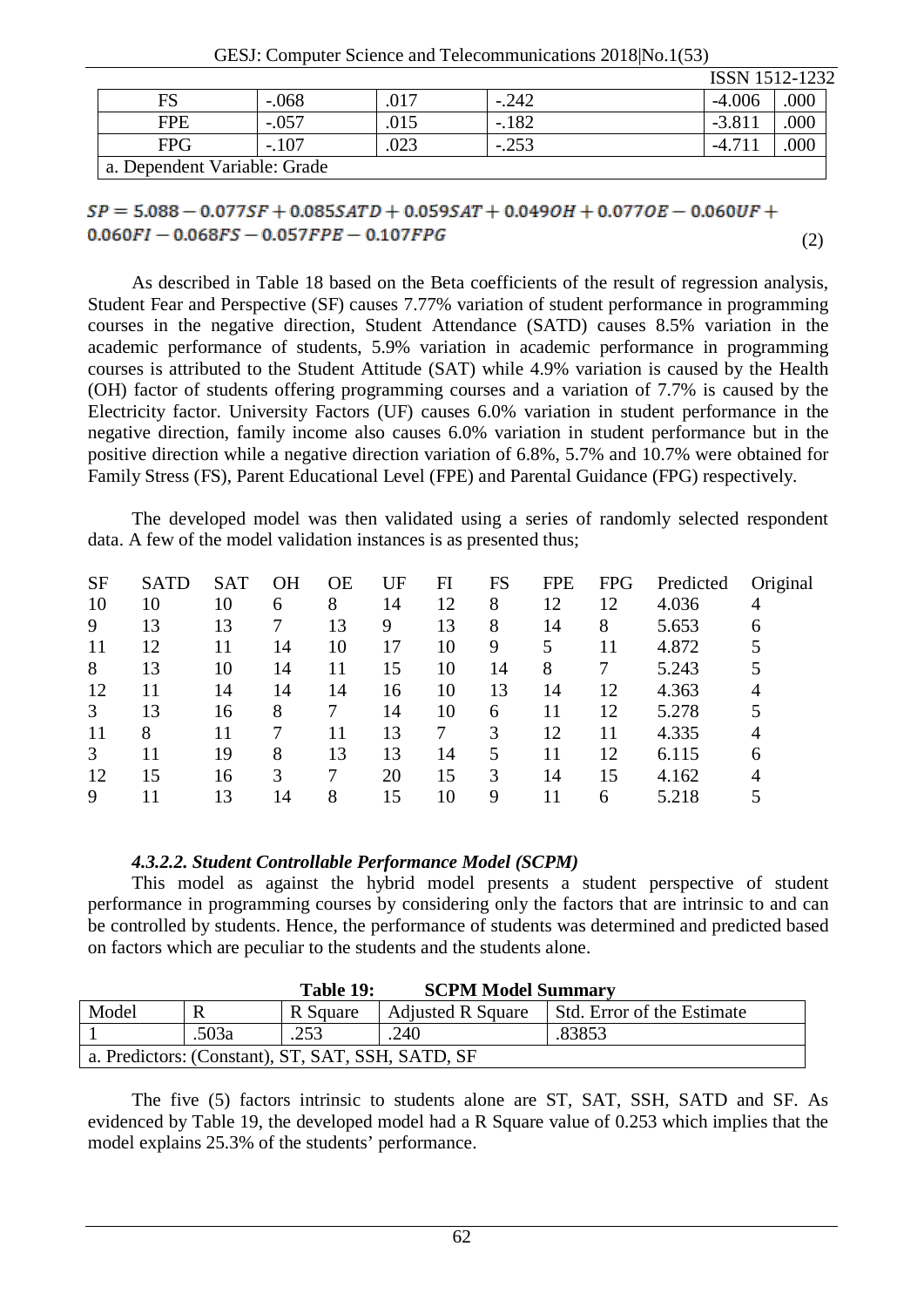| Model      | Sum of Squares | Df  | Mean Square |        | Sig.              |
|------------|----------------|-----|-------------|--------|-------------------|
| Regression | 68.929         |     | 13.786      | 19.606 | .000 <sup>a</sup> |
| Residual   | 203.207        | 289 | .703        |        |                   |
| Total      | 272.136        | 294 |             |        |                   |

#### **Table 20: SCPM ANOVA**

a. Predictors: (Constant), ST, SAT, SSH, SATD, SF

b. Dependent Variable: Grade

The ANOVA analysis presented in Table 20 shows that the model is very strong since the F-Statistics test value is 19.606. Also the model was regarded as fit since it as a p-value of less than 0.05.

| Model |                              | <b>Unstandardized Coefficients</b> |            | <b>Standardized Coefficients</b> | T        | Sig  |
|-------|------------------------------|------------------------------------|------------|----------------------------------|----------|------|
|       |                              | В                                  | Std. Error | <b>Beta</b>                      |          |      |
|       | (Constant)                   | 3.837                              | .512       |                                  | 7.500    | .000 |
|       | <b>SSH</b>                   | .049                               | .023       | .111                             | 2.134    | .034 |
|       | <b>SF</b>                    | $-.056$                            | .017       | $-194$                           | $-3.268$ | .001 |
|       | <b>SATD</b>                  | .067                               | .025       | .140                             | 2.645    | .009 |
|       | <b>SAT</b>                   | .068                               | .018       | .215                             | 3.829    | .000 |
|       | <b>ST</b>                    | $-.066$                            | .015       | $-.235$                          | $-4.315$ | .000 |
|       | a. Dependent Variable: Grade |                                    |            |                                  |          |      |

#### **Table 21: SCPM Coefficients**

All the factors considered in this model were found to be significant to determining the academic performance of student programming courses. The model is then presented as thus;  $SP = 3.837 + 0.049SSH - 0.056SF + 0.067SATD + 0.068SAT - 0.066ST$ (3)

As evidenced in Table 21, on the basis of Beta coefficients the result of regression analysis for study hours (SSH) in the model causes positive 4.9% variation in student academic performance in programming courses.

Student fear and perception causes a negative 5.6% variation in student performance in programming courses while student attendance causes a positive 6.7% variation and student attitude (SAT) causes a positive 6.8% variation in student performance. Finally, tutorial (ST) causes a negative 6.6% variation in the performance of students in programming courses.

Instances of the model validation result is as presented thus:

| <b>SSH</b> | SF | <b>SATD</b> | <b>SAT</b> | <b>ST</b> | Predicted | Original |
|------------|----|-------------|------------|-----------|-----------|----------|
| 11         | 10 | 10          | 10         | 12        | 4.374     |          |
| 12         | 13 |             | 15         |           | 4.728     |          |
| 13         |    | 13          | 13         | 10        | 5.289     |          |
| 11         | 11 | 12          |            |           | 4.85      |          |
| 10         |    | 13          | 10         | 9         | 4.836     |          |
| 10         |    | 13          | 16         | 12        | 5.326     |          |
| 14.        | 11 | 8           |            | 14        | 4.267     |          |
| 14         |    |             | 19         |           | 6.186     | 6        |
| 10         |    |             |            |           | 4.916     |          |
|            |    |             |            |           |           |          |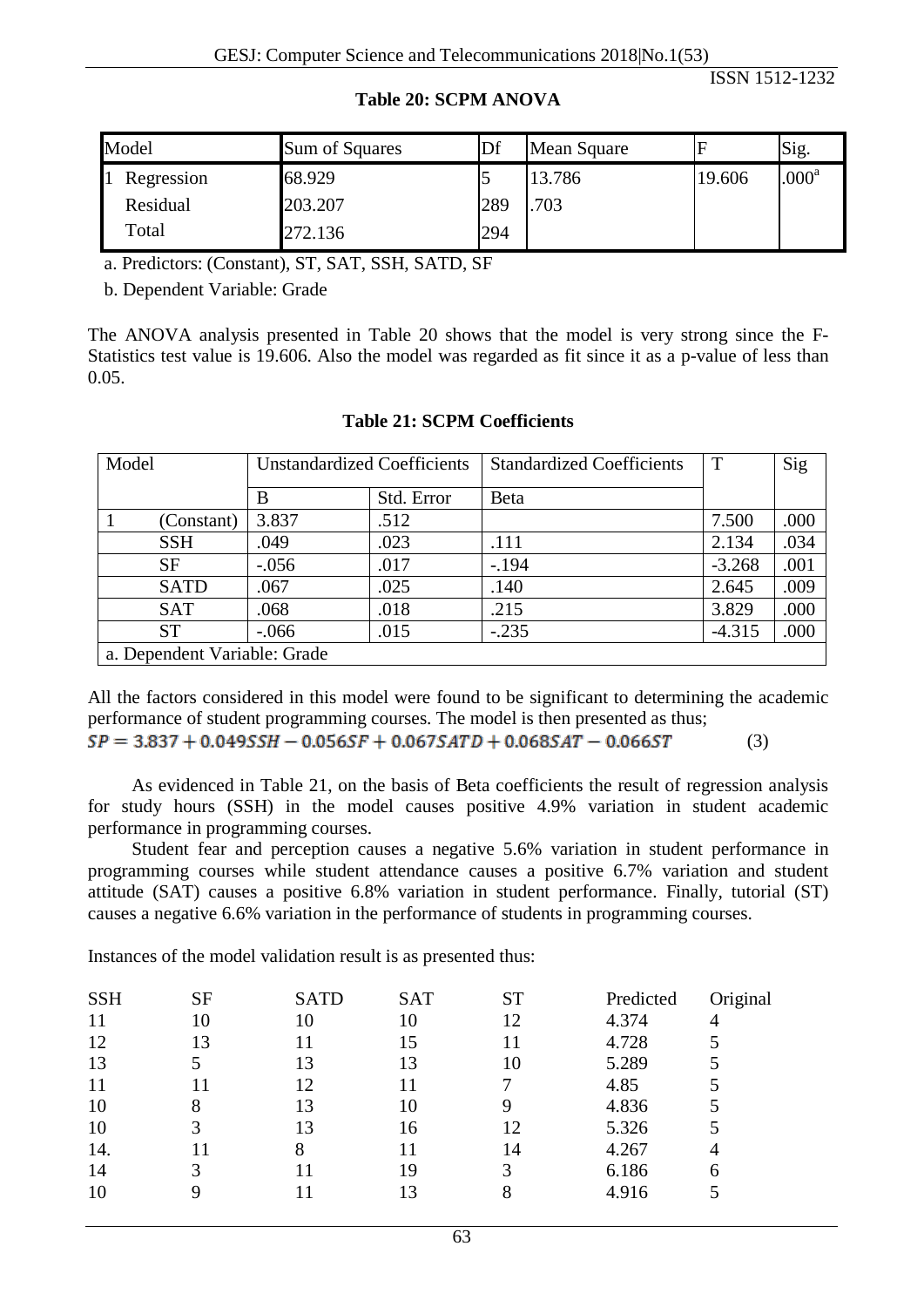|    | GESJ: Computer Science and Telecommunications 2018 No.1(53) |  |       |                |  |
|----|-------------------------------------------------------------|--|-------|----------------|--|
|    |                                                             |  |       | ISSN 1512-1232 |  |
| 10 |                                                             |  | 4.263 |                |  |

#### *4.3.2.3. Student Uncontrollable Performance Model (SUPM)*

Uncontrollable performance model considers all perspectives that are not within the control of students. This includes factors that are intrinsic to the lecturers, university, health, family and other factors. Hence presenting a model from which the performance of the students in programming courses can predicted considering only factors that cannot be directly influenced by them (students).

|  |  |  | <b>Table 22: SUPM Model Summary</b> |
|--|--|--|-------------------------------------|
|--|--|--|-------------------------------------|

| Model |                                                 | R Square |      | Adjusted R Square Std. Error of the Estimate |  |  |  |  |
|-------|-------------------------------------------------|----------|------|----------------------------------------------|--|--|--|--|
|       | $.513^{a}$                                      | .264     | .251 | .83270                                       |  |  |  |  |
|       | a. Predictors: (Constant), FPG, OE, UF, LTS, FS |          |      |                                              |  |  |  |  |

As described in Table 22, the model presented had a R Square value of 0.264, implying that 26.4% of student performance in programming courses can be explained by this model through the five (5) factors considered.

#### **Table 23: SUPM ANOVA**

| Model |            | Sum of Squares |     | Mean Square |        | Sig.              |
|-------|------------|----------------|-----|-------------|--------|-------------------|
|       | Regression | 71.748         | J   | 14.350      | 20.695 | .000 <sup>a</sup> |
|       | Residual   | 200.387        | 289 | .693        |        |                   |
|       | Total      | 272.136        | 294 |             |        |                   |

a. Predictors: (Constant), FPG, OE, UF, LTS, FS

b. Dependent Variable: Grade

As evidenced in Table 23, the derived model had a significant P-Value of 0.000 which is less than 0.05 hence the model can be concluded to be adequately fit. Furthermore, the F-Statistics test which indicates the strength of the model had a value 20.695, indicating that the model is very strong.

#### **Table 24: SUPM Coefficients**

| Model                        | Unstandardized Coefficients Standardized Coefficients T |            |              |          | Sig  |
|------------------------------|---------------------------------------------------------|------------|--------------|----------|------|
|                              | В                                                       | Std. Error | <b>B</b> eta |          |      |
| (Constant)                   | 7.800                                                   | .500       |              | 15.615   | .000 |
| <b>LTS</b>                   | $-.127$                                                 | .020       | $-.357$      | $-6.438$ | .000 |
| <b>OE</b>                    | .102                                                    | .022       | .239         | 4.700    | .000 |
| UF                           | $-.066$                                                 | .016       | $-.221$      | $-4.146$ | .000 |
| <b>FS</b>                    | $-.048$                                                 | .016       | $-.170$      | $-2.956$ | .003 |
| <b>FPG</b>                   | $-.088$                                                 | .023       | $-.208$      | $-3.753$ | .000 |
| a. Dependent Variable: Grade |                                                         |            |              |          |      |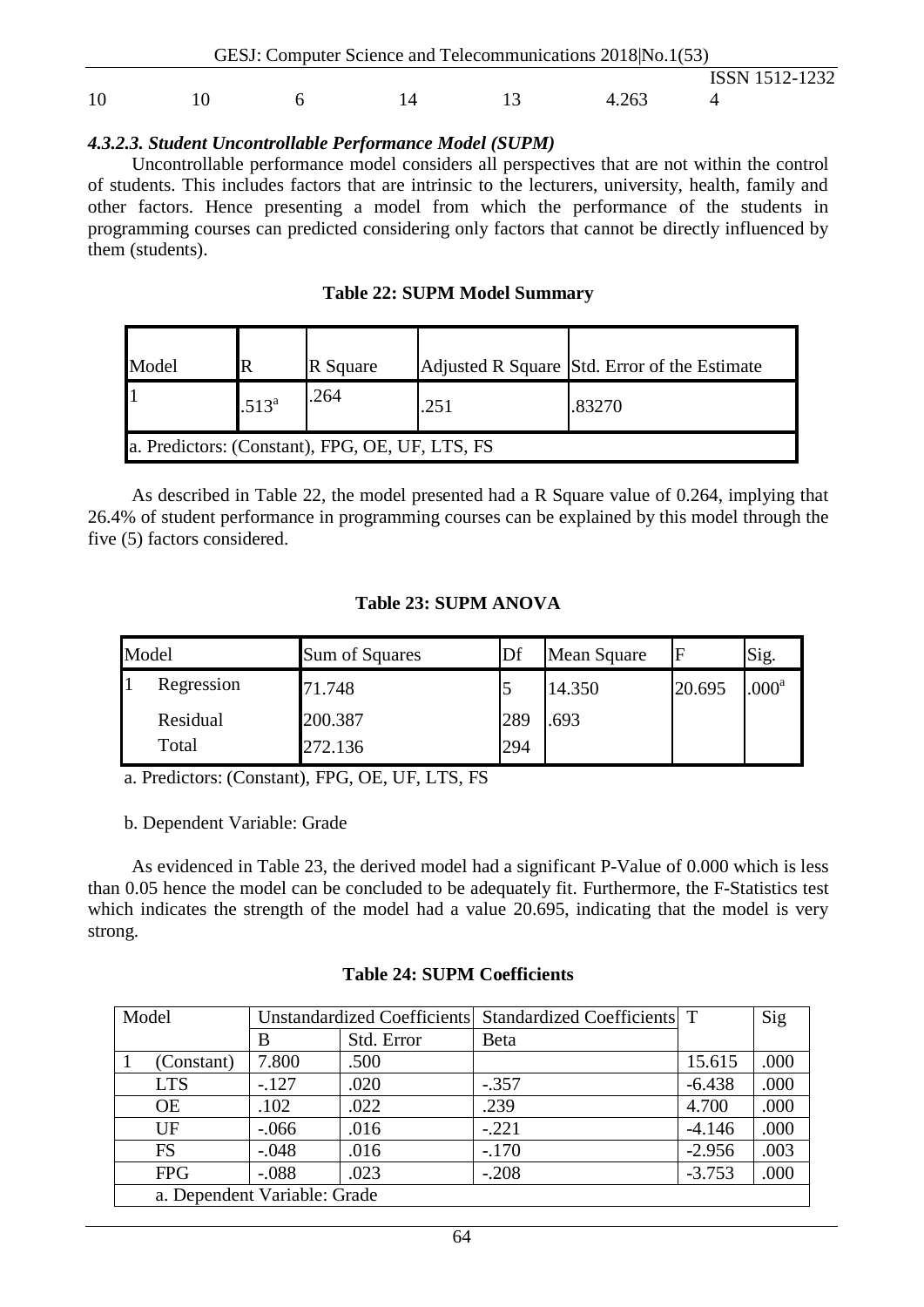#### The presented model is as follows:  $SP = 7.800 - 0.127LTS + 0.102OE - 0.066UF - 0.048FS - 0.088FPG$ (4)

As evidenced by Table 24 on the basis of Beta coefficients, the result of regression analysis for Lecturers' Teaching Style (LTS) causes 12.7% variation in student performance in the negative direction. Electricity factor (OE) causes 10.2% variation in the performance of students in programming courses while University Facilities (UF), Family Stress (FS), Parental Guidance (FPG) causes 6.6%, 4.8% and 8.8% variation in student performance in the negative direction respectively.

Instances of the model validation result is presented thus:

| <b>LTS</b> | ОE | UF  | FS | <b>FPG</b> | Predicted | Original |
|------------|----|-----|----|------------|-----------|----------|
| 18         | 8  | 14  | 8  | 12         | 3.966     |          |
| 12         | 13 | 20  |    |            | 4.834     |          |
| 17         | 12 | 15  |    | 8          | 4.643     |          |
| 13         | 13 |     | 8  |            | 5.793     | 6        |
| 13         | 13 |     |    | 12         | 5.489     |          |
| 13         | 11 | 15  | 14 |            | 4.993     |          |
| 17         | 12 |     | 13 | 10         | 4.239     |          |
| 16         | 14 | 16  | 13 | 12         | 4.46      |          |
| 15         | 14 | 14  | 9  | 15         | 4.647     |          |
| 12         |    | l 4 | 6  | 12         | 4.722     |          |
|            |    |     |    |            |           |          |

#### **4.4. Hypothesis Testing**

After evaluation for the validity or significance level of the factors on which the proposed hypotheses of this study are based, the following are the propositions made.

The P-value for the gadgets variable is 0.000 which is less than the benchmark value of 0.05. This implies that the hypothesis has a 100% probability of occurrence. Therefore, we fail to reject the hypothesis since there is a statistically proven significance between gadget and student performance. Hence, practicing with a personal computer is significant to the determination of student performance in programming courses. Attending an introductory programming class was evaluated as significant at a P-value of 0.016. As a result, there is 98.4% probability that the hypothesis will occur and 1.6% probability that it will not occur and as such was accepted. This indicates that attending introductory classes is significant in the determination of students' academic performance in programming courses. ASSIGN was found to be significant at P-Value of 0.000, which denotes that the probability that it is 100% significant. Therefore, attempting to solve assignments personally is grossly significant to the academic performance of students who offer programming courses. The P-Value of 0.067 of the PHY variable indicates that there is no significant relationship between a strong background in physics and students performance in programming. Hence, thehypothesis is rejected. MTH variable had a P-Value of 0.776 which indicates that there is no significance between a strong background in mathematics and academic performance in programming courses. However, AGE variable was significant at a P-Value of 0.00, indicating the existence of a significant relationship between the age of students and their performance in programming courses, so, the hypothesis was accepted. GENDER variable had a P-Value of 0.002 which indicates a significant relationship between the gender and performance of a student in programming courses and as such the hypothesis was accepted. The DEPT variable had a significant P-Value of 0.000. This implies that the domicile department requirement is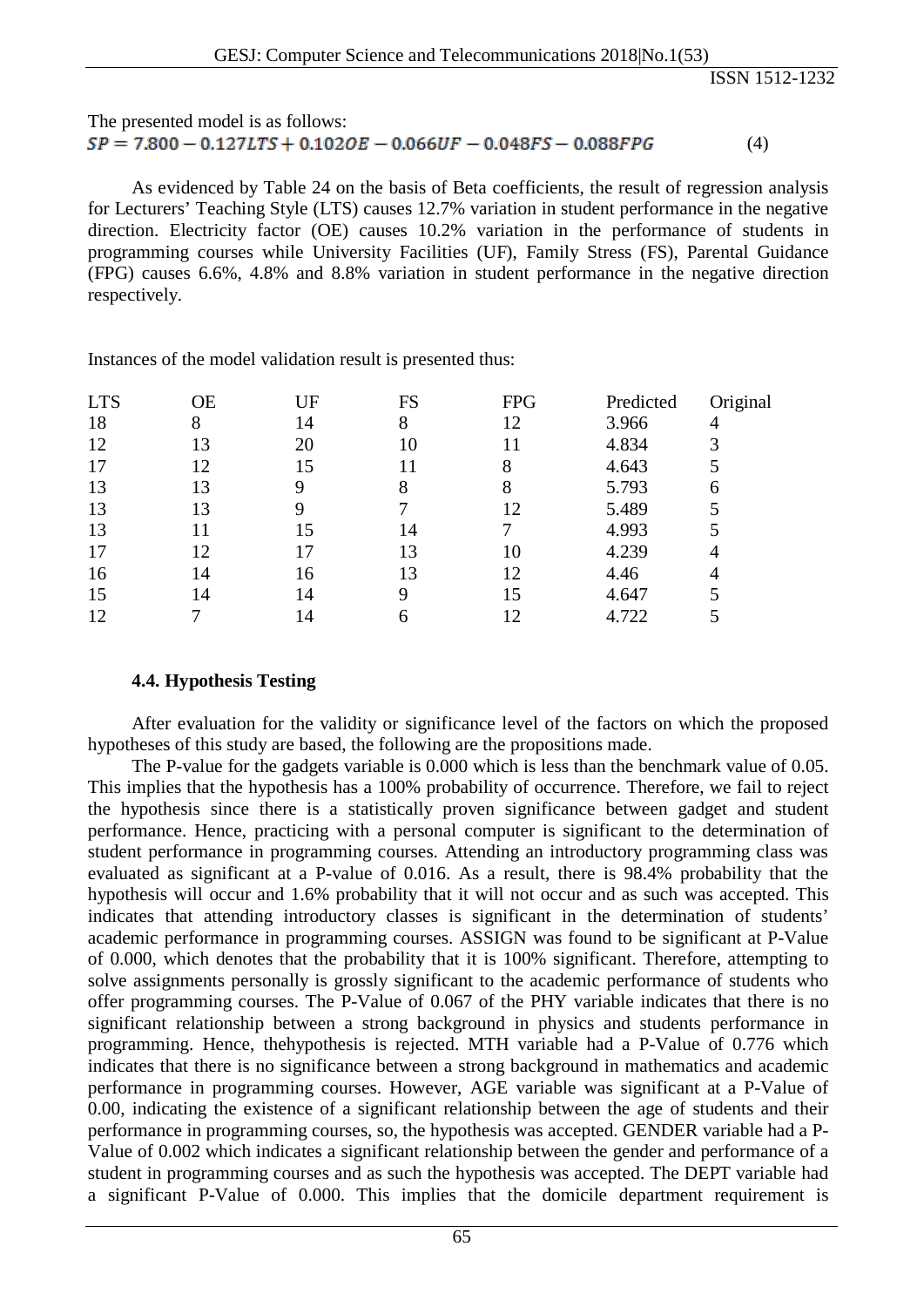significantly related to the performance of students in programming courses, sequel to which the hypothesis was accepted.

#### **4.5. Comparative Evaluation of the Student Performance Models**

The presented models conforms with the already existing body of knowledge in that the positive significance of factors such as Student Attendance (SATD), Student Attitude (SAT), and the negative significance of factors such as Family Stress(FS) were in tune with the model presented by Hijazi and Naqvi (2006) and that presented by Irfan and Shabana (2012). However probably due to the prevalence of geographical influences or difference in variable coding, factors such as Student Study Habit (SSH), University Facilities (UF), Family Proper Guidance (FPG) and Family Income (FI) had a varying significance.The models also took factors such as Lecturers' Teaching Style (LTS), Health (OH), Electricity (OE), Parental Education (FPE), Student Fear and Perception (SF), and Tutorials and Extra Classes (ST) which have not been duly considered by authors into consideration.

#### **5. Conclusion**

This study was conducted to explore the factors affecting the academic performance of undergraduates in programming courses and develop a predictive model with which the performance of students can be improved. The research was conducted on a sample of students who offered PASCAL, QBASIC or Java between 2011 and 2016 within the Federal University Oye-Ekiti, Ekiti State, Nigeria. The statistical (SPSS) approach was gainfully employed to the analysis of the retrieved data from 295 respondents. Using the appropriate statistical techniques and tools, findings showed that the attitude of students, the fearful perception of programming by students, tutorials, lecturers' attitude, lecturers' teaching style and the lecture hour cumulatively have a strong correlation with the performance (grade) of the students in programming courses while factors such as erratic power supply, university facilities, student health, students attendance in lectures and a few other factors were significant to the performance of students in programming courses. The multi-factor predictive models developed in this paper offer some cost saving benefits, improved and effective decision making enhancement features. However, future works could develop generalized predictive models to evaluate students' performance in each of the three (3) systemic levels of education in Nigeria or other similar educational systems in any developing economy. Within the tertiary education system, generalized models to measure the performance of students in all state, federal and private institutions in Nigeria could also be developed.

#### **Appendix**

#### **Questionnaire**

|          | <b>SECTION ONE</b>                                                                                           |      |                   |  |  |
|----------|--------------------------------------------------------------------------------------------------------------|------|-------------------|--|--|
| $X_{TT}$ |                                                                                                              |      |                   |  |  |
|          | Gender:                                                                                                      | Male | $\bigcirc$ Female |  |  |
| $x_{76}$ | Level of study:                                                                                              |      |                   |  |  |
| $x_{79}$ | Programming language being evaluated (Tick one):                                                             |      |                   |  |  |
|          | O Q-Basic O Pascal O Java                                                                                    |      |                   |  |  |
| $x_{80}$ | What was your grade in the course selected in (4) above:                                                     |      |                   |  |  |
| $x_{78}$ | How old were you then: $\bullet$ Below 16 $\bullet$ 16-19 $\bullet$ 00-25 $\bullet$ 26-30 $\bullet$ above 30 |      |                   |  |  |

#### **SECTION TWO**

**SECTION ONE**

Please tick the option that best describe your opinion about these expressions.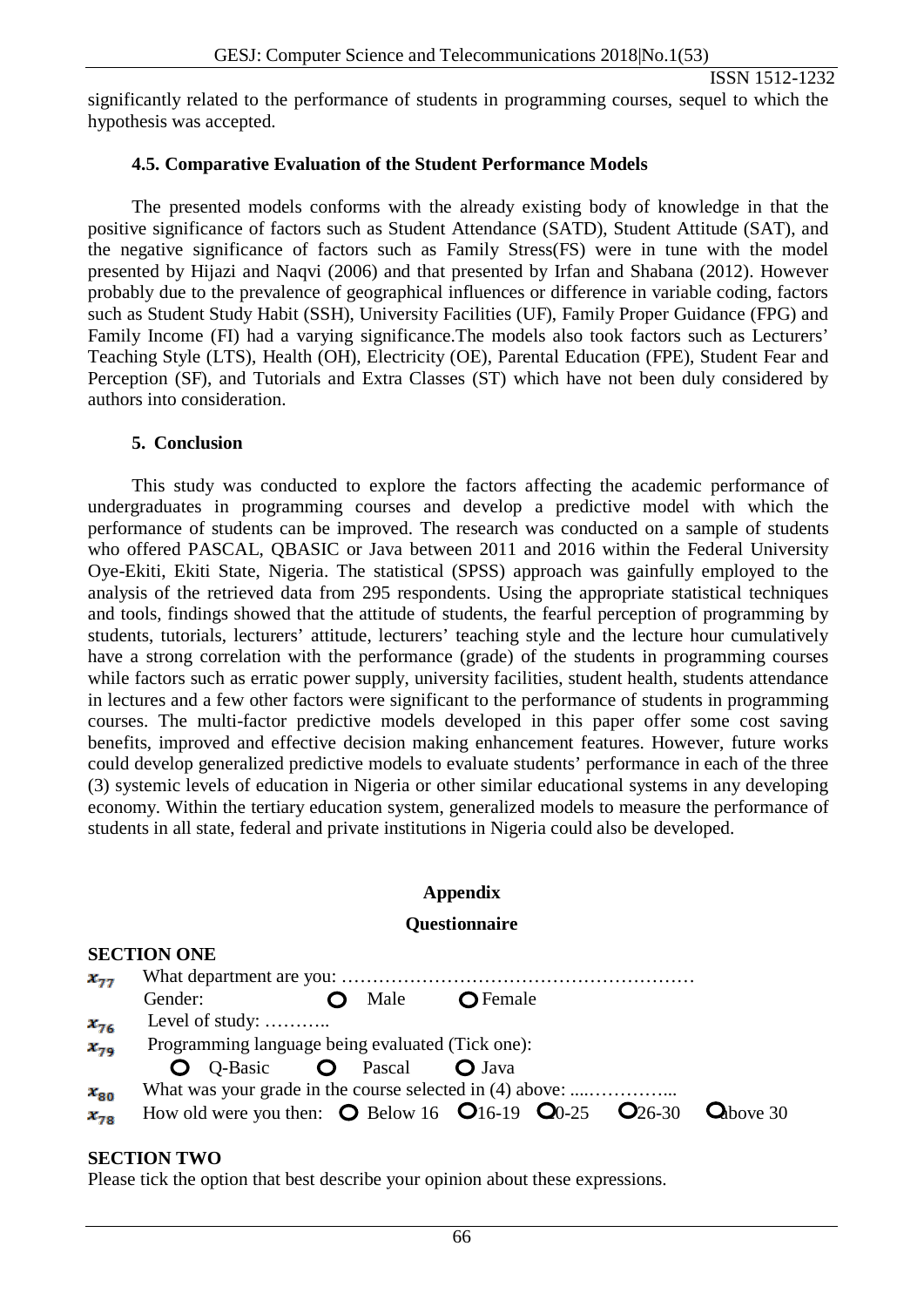GESJ: Computer Science and Telecommunications 2018|No.1(53)

|                       |       |                          |          | <b>ISSN 1512-1232</b>    |
|-----------------------|-------|--------------------------|----------|--------------------------|
| <b>Strongly Agree</b> | Agree | Undecided                | Disagree | <b>Strongly Disagree</b> |
|                       |       | $\overline{\phantom{0}}$ |          |                          |

| S/N                        | Expressions                                                    | 5 | 4 | 3 |  |
|----------------------------|----------------------------------------------------------------|---|---|---|--|
| $\mathbf{x}_{\mathbf{q}}$  | I had enough time to study programming                         |   |   |   |  |
| $x_{2}$                    | Studying before attending a class aided my assimilation during |   |   |   |  |
|                            | programming classes.                                           |   |   |   |  |
| $x_{3}$                    | Studying programming was never a wasted effort                 |   |   |   |  |
| $\mathbf{x}_4$             | Programming sounded very scary                                 |   |   |   |  |
| $\mathbf{x}_{\mathbf{5}}$  | I was always nervous during programming classes                |   |   |   |  |
| $x_{6}$                    | I was always nervous during programming examinations           |   |   |   |  |
| $\mathbf{x}_{\mathcal{T}}$ | I attended programming classes regularly                       |   |   |   |  |
| $\boldsymbol{x_3}$         | Blending in after missing a class was very easy                |   |   |   |  |
| x <sub>9</sub>             | I was very serious with programming classes                    |   |   |   |  |
| $x_{10}$                   | I believed I could understand the programming course           |   |   |   |  |
| $x_{11}$                   | I had interest in programming beyond class level               |   |   |   |  |
| $x_{12}$                   | Programming was not confusing and did not cause headache       |   |   |   |  |
| $x_{13}$                   | Programming is relevant to my pursuit                          |   |   |   |  |
| $x_{14}$                   | Group discussions helped me to understand programming          |   |   |   |  |
| $x_{15}$                   | Attending programming tutorials was very helpful               |   |   |   |  |
| $x_{16}$                   | Programming courses tutorials helped me so much                |   |   |   |  |

# **SECTION THREE**

| S/N      | Expressions                                                          | 5 | $\overline{4}$ | 3 | $\overline{2}$ |  |
|----------|----------------------------------------------------------------------|---|----------------|---|----------------|--|
| $x_{17}$ | Motivation of programming lecturers encouraged my commitment         |   |                |   |                |  |
|          | towards learning programming                                         |   |                |   |                |  |
| $x_{18}$ | Programming language lecturers helped me develop interest in         |   |                |   |                |  |
|          | programming                                                          |   |                |   |                |  |
| $x_{19}$ | Programming languages lecturers were never partial in their dealings |   |                |   |                |  |
|          | with students                                                        |   |                |   |                |  |
| $x_{20}$ | Programming lecturers were friendly during lectures                  |   |                |   |                |  |
| $x_{21}$ | Programming language lecturers enforced discipline during their      |   |                |   |                |  |
|          | lectures                                                             |   |                |   |                |  |
| $x_{22}$ | Programming languages lecturers were too serious during lectures     |   |                |   |                |  |
| $x_{23}$ | Teaching methods and styles of programming lecturers inhibited       |   |                |   |                |  |
|          | lecture clarity                                                      |   |                |   |                |  |
| $x_{24}$ | Programming language lecturers wasted time on matters with less      |   |                |   |                |  |
|          | relevance in class                                                   |   |                |   |                |  |
| $x_{25}$ | Programming language lecturers were always clear, precise and        |   |                |   |                |  |
|          | communicates understandably                                          |   |                |   |                |  |
| $x_{26}$ | Programming language lecturers made use of enough relevant           |   |                |   |                |  |
|          | instructional materials                                              |   |                |   |                |  |
| $x_{27}$ | Programming language lecturers delivered course contents well and    |   |                |   |                |  |
|          | to my understanding                                                  |   |                |   |                |  |
| $x_{28}$ | Programming language lecturers were very clear and explicit          |   |                |   |                |  |
| $x_{29}$ | Programming language lecturers didn't miss classes                   |   |                |   |                |  |
| $x_{30}$ | Programming language lecturers attended to me whenever I had         |   |                |   |                |  |
|          | difficulties with their course(s)                                    |   |                |   |                |  |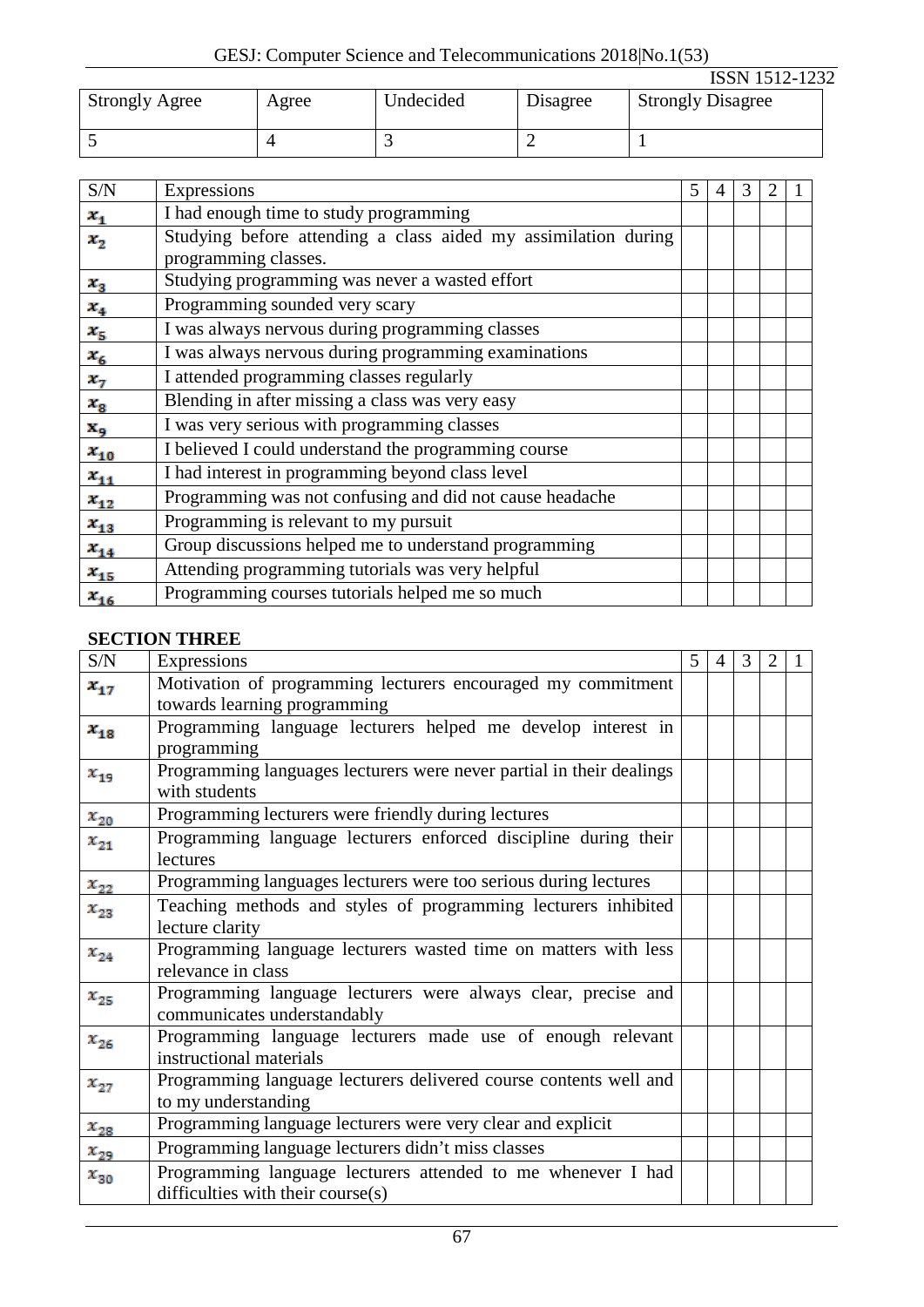|                         |                                                                    |  |  | ISSN 1512-1232 |
|-------------------------|--------------------------------------------------------------------|--|--|----------------|
| $x_{31}$                | Programming lecturers were always available                        |  |  |                |
| $x_{32}$                | Programming course lecturers allowed students to ask questions and |  |  |                |
|                         | take time to explain                                               |  |  |                |
|                         | Programming course lecturers came to class fully prepared          |  |  |                |
| $\frac{x_{33}}{x_{34}}$ | Programming languages lecturers spent extra time to explain things |  |  |                |
|                         | during class                                                       |  |  |                |
| $x_{35}$                | Programming language lecturers usually came early to class         |  |  |                |

## **SECTION FOUR**

| S/N                     | <b>Expressions</b>                                            | 5 | 3 |  |
|-------------------------|---------------------------------------------------------------|---|---|--|
| $x_{36}$                | I fell sick quite often                                       |   |   |  |
| $\boldsymbol{x_{37}}$   | Prolong usage of computer caused me headache                  |   |   |  |
| $x_{38}$                | I took a few compulsory medications frequently                |   |   |  |
| $x_{39}$                | It was difficult to charge my computer even within the campus |   |   |  |
|                         | Erratic power supply reduced the effectiveness of my practice |   |   |  |
| $\frac{x_{40}}{x_{41}}$ | Consistent power supply helped me in programming courses      |   |   |  |
| $x_{42}$                | I had a good background in physics                            |   |   |  |
| $x_{43}$                | I had a good background in mathematics                        |   |   |  |
| $\mathbf{x}_{44}$       | I had a good background in English                            |   |   |  |
| $x_{45}$                | Strong background in Physics and Mathematics helped me in     |   |   |  |
|                         | programming                                                   |   |   |  |

## **SECTION FIVE**

| S/N      | <b>Expressions</b>                                                  | 5 | $\overline{4}$ | 3 | 2 | 1 |
|----------|---------------------------------------------------------------------|---|----------------|---|---|---|
| $x_{46}$ | Absence of accessible ICT facilities inhibited my programming       |   |                |   |   |   |
|          | performance                                                         |   |                |   |   |   |
| $x_{47}$ | The environment where we had programming lectures was not           |   |                |   |   |   |
|          | conducive                                                           |   |                |   |   |   |
| $x_{48}$ | Lack of computer programming facilities disrupted<br>clear          |   |                |   |   |   |
|          | understanding of programming lessons                                |   |                |   |   |   |
| $x_{49}$ | The school library was not equipped with materials relevant to      |   |                |   |   |   |
|          | programming                                                         |   |                |   |   |   |
| $x_{50}$ | Large class population disrupted my concentration<br>during         |   |                |   |   |   |
|          | programming lectures                                                |   |                |   |   |   |
| $x_{51}$ | Population of students offering programming courses debarred my     |   |                |   |   |   |
|          | commitment to learning                                              |   |                |   |   |   |
| $x_{52}$ | Effectiveness of the programming lecturers' teaching was reduced    |   |                |   |   |   |
|          | by huge programming class population.                               |   |                |   |   |   |
| $x_{53}$ | Programming lectures were scheduled after an equally tiring lecture |   |                |   |   |   |
| $x_{54}$ | Programming courses were scheduled to non-conducive times           |   |                |   |   |   |
| $x_{55}$ | We had programming classes at unfavorable times                     |   |                |   |   |   |
| $x_{56}$ | Programming lecture theatres were equipped with audio-visuals and   |   |                |   |   |   |
|          | learning aids                                                       |   |                |   |   |   |
| $x_{57}$ | Programming courses were analyzed clearly to sight                  |   |                |   |   |   |
| $x_{58}$ | I had a visual understanding of what the programming lecturer was   |   |                |   |   |   |
|          | implying                                                            |   |                |   |   |   |

# **SECTION SIX**

| $\sqrt{N}$<br>~<br>0.4030<br>'SSIONS<br>$\sim$<br>$\sim$ .<br>-<br>- |      | $\sim$ |  |        |  |
|----------------------------------------------------------------------|------|--------|--|--------|--|
|                                                                      | 7/11 |        |  | $\sim$ |  |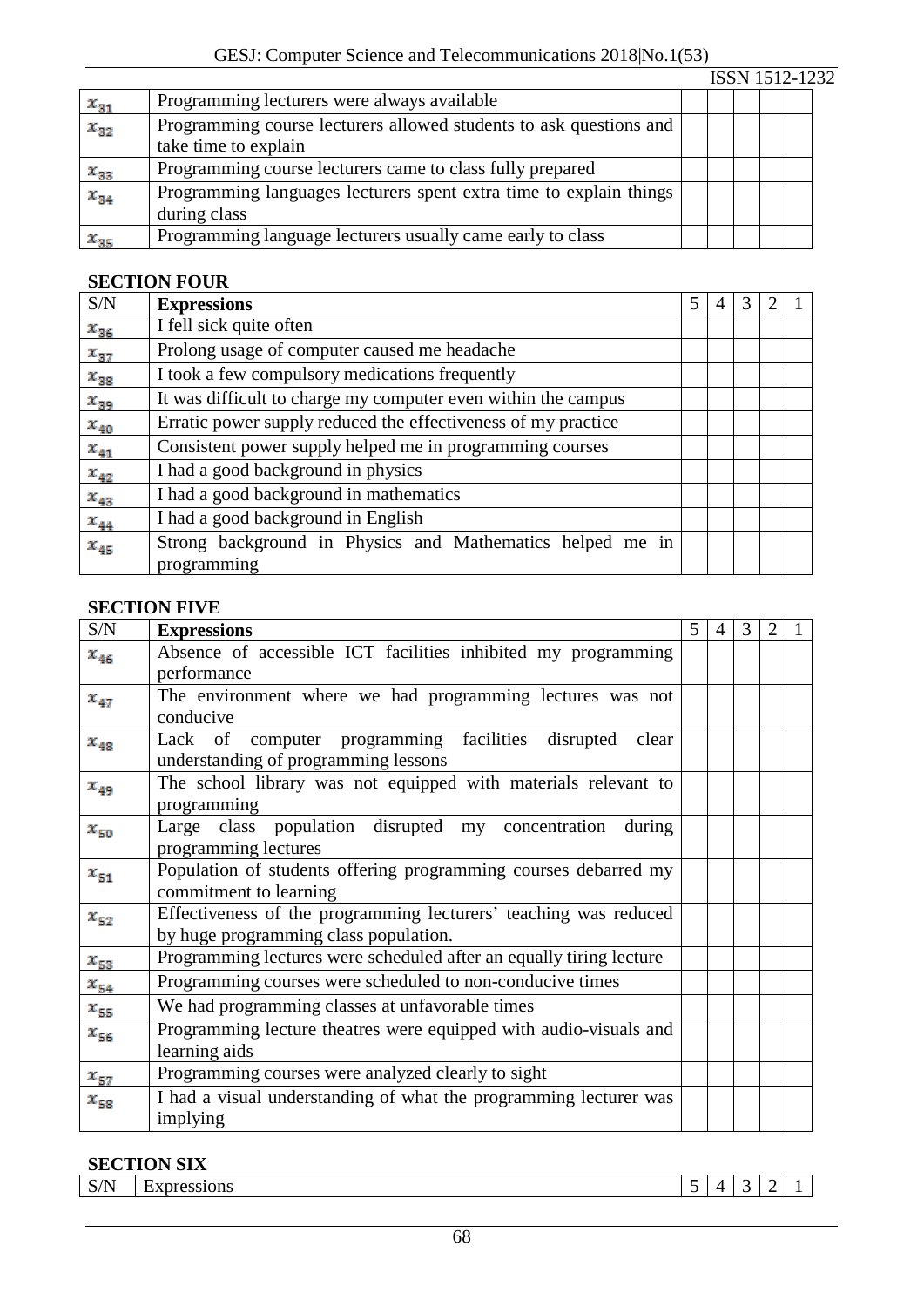|          |                                                                                  |  |  | ISSN 1512-1232 |
|----------|----------------------------------------------------------------------------------|--|--|----------------|
| $x_{59}$ | Expensive cost of living did not affect my performance in<br>programming classes |  |  |                |
|          |                                                                                  |  |  |                |
| $x_{60}$ | My family could afford to buy enough programming textbooks                       |  |  |                |
| $x_{61}$ | My family sponsored my academic pursuit                                          |  |  |                |
| $x_{62}$ | Quarrel between family members is normal                                         |  |  |                |
| $x_{63}$ | I had to travel to settle quarrels within my family                              |  |  |                |
| $x_{64}$ | Quarrel between my family members escalates a times                              |  |  |                |
| $x_{65}$ | My father is familiar with computers                                             |  |  |                |
| $x_{66}$ | My mother is familiar with computers                                             |  |  |                |
| $x_{67}$ | My parents are well educated                                                     |  |  |                |
| $x_{68}$ | My parent would want me to offer programming courses                             |  |  |                |
| $x_{69}$ | I received educational advices from family members often                         |  |  |                |
| $x_{70}$ | My family believed that a proper study will help me in programming               |  |  |                |
|          | courses                                                                          |  |  |                |

# **SECTION SEVEN**

Please tick the option that best describe your opinion about these questions.

| S/N      | <b>Questions</b>                                              | Yes | No |
|----------|---------------------------------------------------------------|-----|----|
| $x_{71}$ | Did you attend the introductory classes?                      |     |    |
| $x_{72}$ | Did you practice programming with your own personal computer? |     |    |
| $x_{73}$ | Did you attempt your programming assignment by yourself?      |     |    |
| $x_{74}$ | Do you like mathematics?                                      |     |    |
| $x_{75}$ | Do you like physics?                                          |     |    |

# **REFERENCES**

- [1] Gomes, Anabela& Mendes (2007). Learning to program difficulties and solutions. In International Conference on Engineering Education (118 – 124). Coimbra, Portugal.
- [2] Justin & Dmitry (2015). Modeling factors influencing mathematics learning and performance in Tanzanian secondary schools. Asian journal of mathematics and applications, 2015, 1 – 11.
- [3] Irfan, I. &Shabana, N.K. (2012). Factors affecting students' academic performance. Global Journal of Management and Business Research, 12, 9, 189 – 200.
- [4] Akinola, O.S. &Nosiru, K.A. (2014). Factors influencing students' performance in computer programming: A Fuzzy set operations approach. International Journal of Advances in Engineering and Technology, 7, 4, 1141 – 1149.
- [5] Mustafa, B. (2013). Attitude, Gender and Achievement in Computer Programming. Middle-East Journal of Scientific Research, 14, 2, 248 – 255.
- [6] Ogbogu, C.O. (2014). Institutional Factors Affecting the Academic Performance of Public Administration Students in a Nigerian University. Canadian Center of Science and Education, 3, 2, 171 – 177.
- [7] Masura, R., Shahrani, S., Rodziah, L., Faezah, M.Y., Faridatul, A.Z. &Rohizah A.R. (2012). Major problems in basic programming that influence student performance.Procedia - Social and Behavioral Sciences, 59, 287 – 296.
- [8] Kofi, A.S., John, K.A. & Prince, Y.O. (2013). Causes of Failure of Students in Computer Programming Courses: The Teacher – Learner Perspective. International Journal of Computer Applications, 77, 12, 27 – 32.